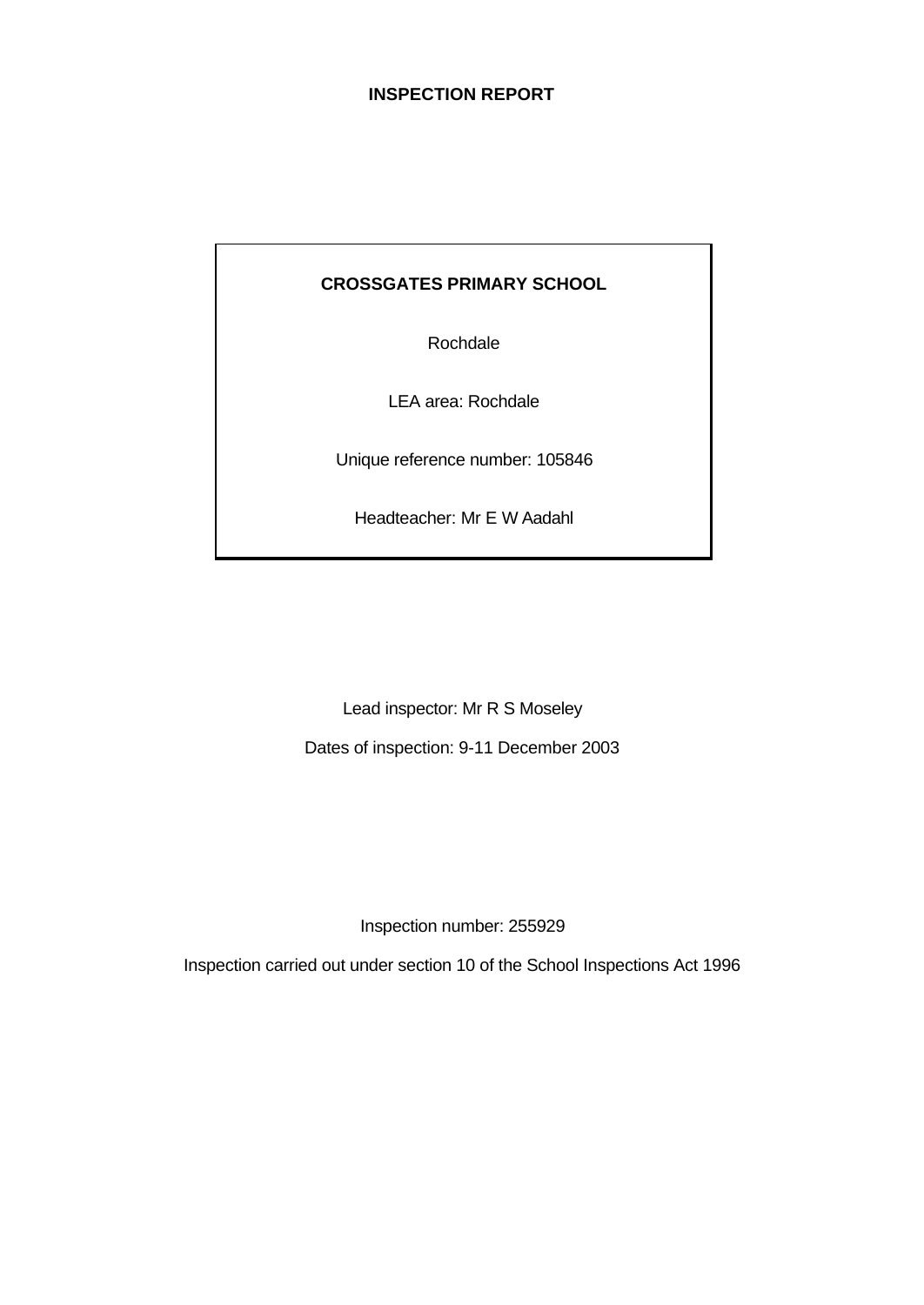## © Crown copyright 2004

This report may be reproduced in whole or in part for non-commercial educational purposes, provided that all extracts quoted are reproduced verbatim without adaptation and on condition that the source and date thereof are stated.

Further copies of this report are obtainable from the school. Under the School Inspections Act 1996, the school must provide a copy of this report and/or its summary free of charge to certain categories of people. A charge not exceeding the full cost of reproduction may be made for any other copies supplied.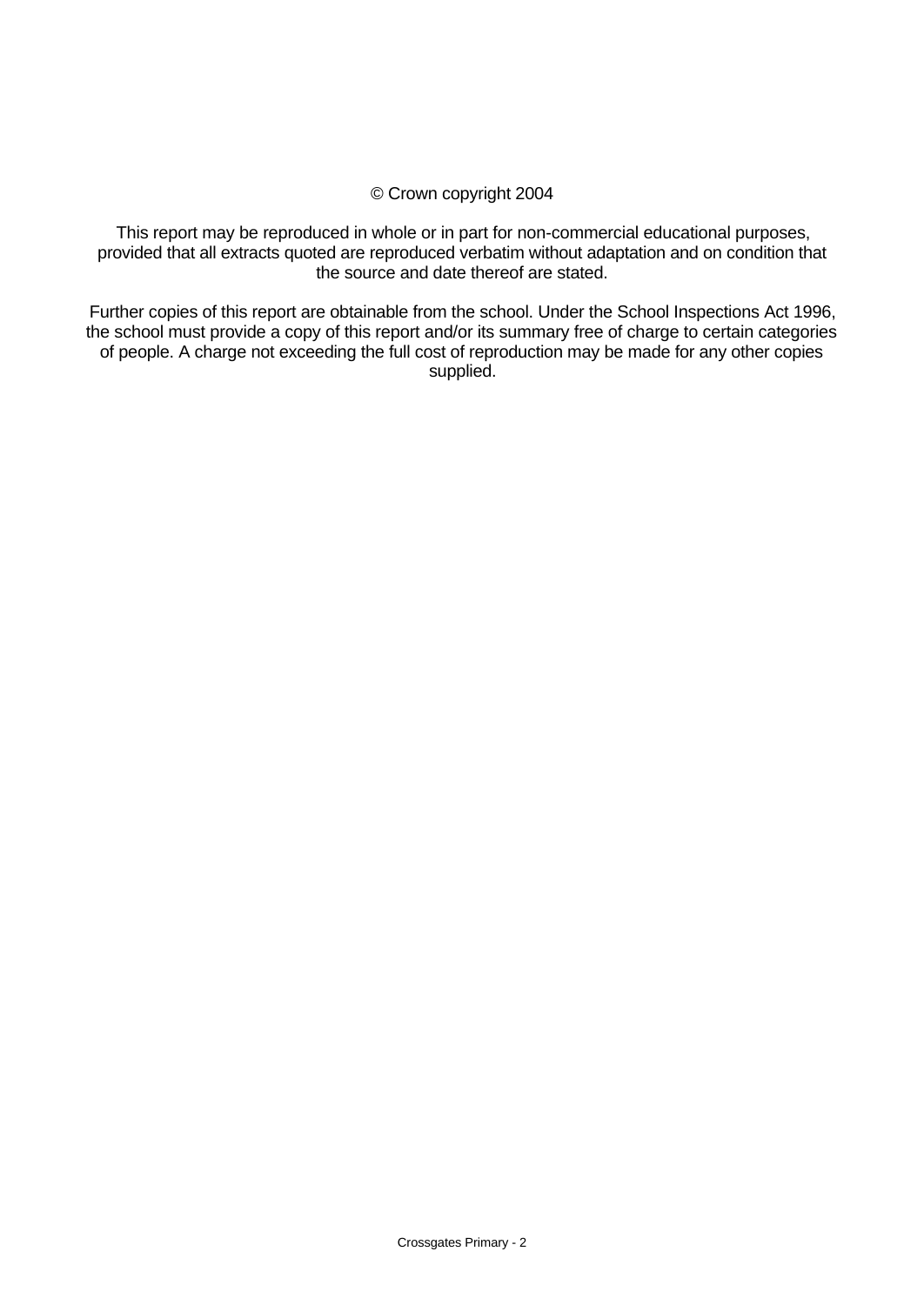## **INFORMATION ABOUT THE SCHOOL**

| Type of school:                                       | Primary                                               |
|-------------------------------------------------------|-------------------------------------------------------|
| School category:                                      | Foundation                                            |
| Age range of pupils:                                  | 4-11                                                  |
| Gender of pupils:                                     | Mixed                                                 |
| Number on roll:                                       | 252                                                   |
| School address:                                       | Kiln Lane<br><b>Milnrow</b><br>Rochdale<br>Lancashire |
| Postcode:                                             | OL16 3HB                                              |
| Telephone number:                                     | 01706 654573                                          |
| Fax number:                                           | 01706 713722                                          |
| Appropriate authority:<br>Name of chair of governors: | Governing Body<br>Mr J Liptrot                        |
| Date of previous inspection:                          | 19 June 1998                                          |

## **CHARACTERISTICS OF THE SCHOOL**

The school is situated in the town of Rochdale. There are 252 pupils on roll and they come from the surrounding area. There are 125 boys and 127 girls. Most children enter the reception class with average skills in all areas of learning, in line with what is expected from the age group. There are no pupils who speak English as an additional language. Ninety-seven per cent of pupils are white and three per cent are from other ethnic backgrounds. The percentage of pupils eligible for free school meals (10 per cent) is broadly in line with the national average. Thirteen per cent of pupils are identified as having special educational needs, which is below the national average. Of these, one pupil has a statement of special educational needs, which is below the national average.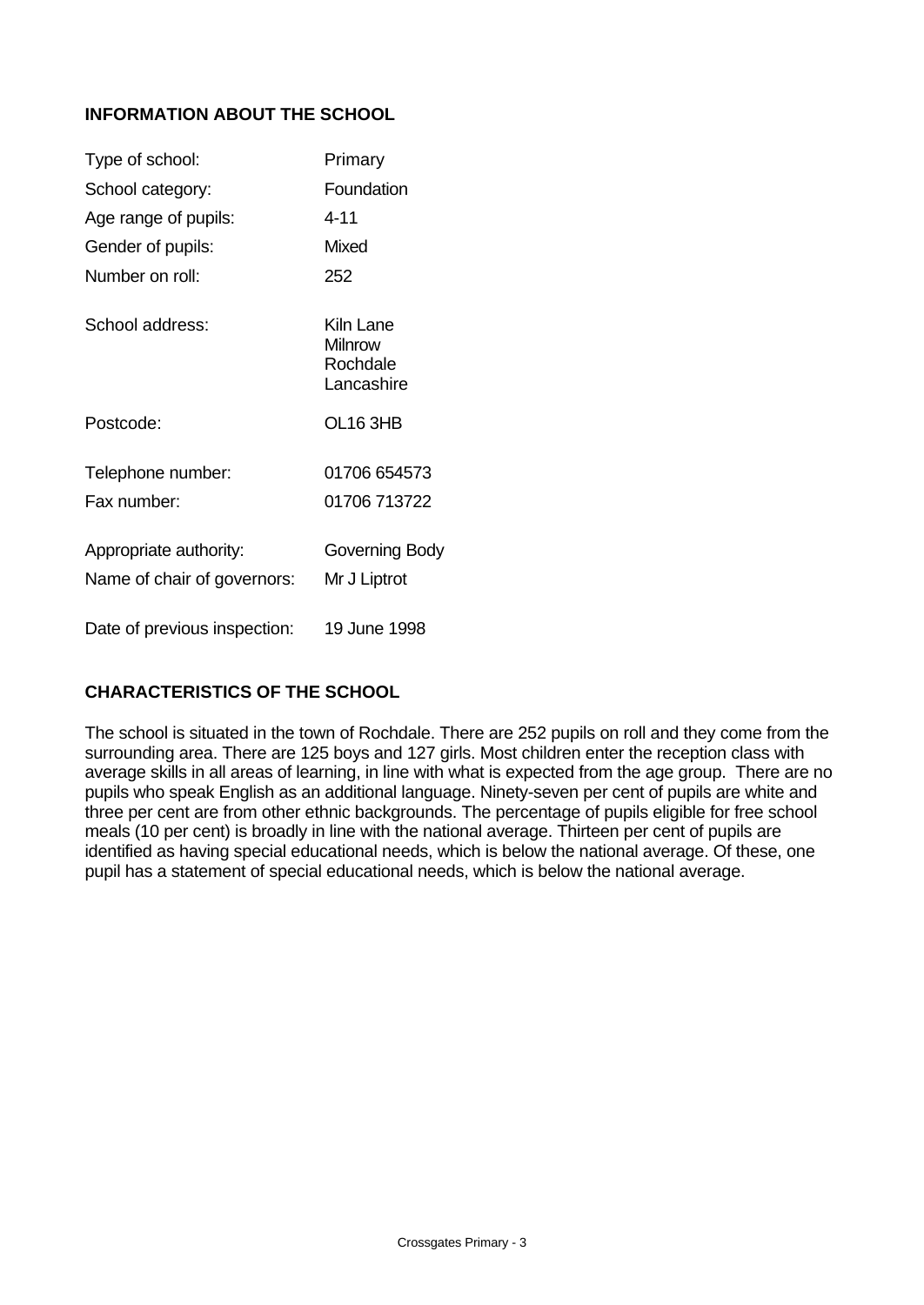## **INFORMATION ABOUT THE INSPECTION TEAM**

| Members of the inspection team |                 |                | <b>Subject responsibilities</b>                                                                            |
|--------------------------------|-----------------|----------------|------------------------------------------------------------------------------------------------------------|
| 16886                          | Mr R Moseley    | Lead inspector | Science, Physical Education,<br>Geography, History, Religious<br>Education.                                |
| 9921                           | Mrs P Blackshaw | Lay inspector  |                                                                                                            |
| 28320                          | Mr R Willey     | Team inspector | Mathematics, Information and<br>Communication Technology, Art<br>and Design, Special Educational<br>Needs. |
| 18027                          | Mrs S Mawer     | Team inspector | Foundation Stage, English, Music.                                                                          |

The inspection contractor was:

Serco QAA Herringston Barn **Herringston Dorchester** Dorset DT2 9PU

Any concerns or complaints about the inspection or the report should be made initially to the inspection contractor. The procedures are set out in the leaflet *'Complaining about Ofsted Inspections'*, which is available from Ofsted Publications Centre (telephone 07002 637833) or Ofsted's website (www.ofsted.gov.uk).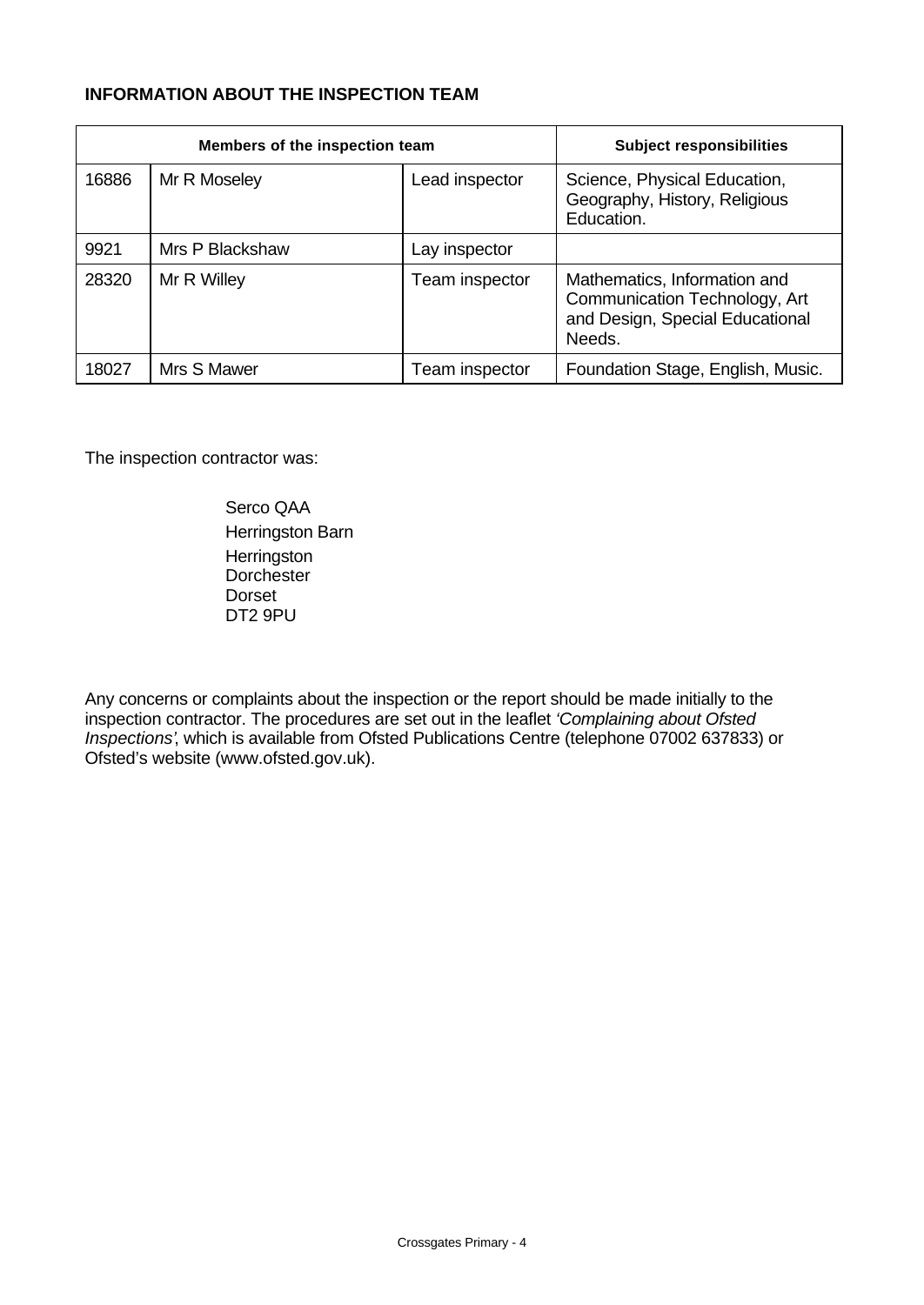## **REPORT CONTENTS**

|                                                                                                                                    | Page |
|------------------------------------------------------------------------------------------------------------------------------------|------|
| <b>PART A: SUMMARY OF THE REPORT</b>                                                                                               | 6    |
| <b>PART B: COMMENTARY ON THE MAIN INSPECTION FINDINGS</b>                                                                          |      |
| <b>STANDARDS ACHIEVED BY PUPILS</b>                                                                                                | 9    |
| Standards achieved in areas of learning, subjects and courses                                                                      |      |
| Pupils' attitudes, values and other personal qualities                                                                             |      |
| <b>QUALITY OF EDUCATION PROVIDED BY THE SCHOOL</b>                                                                                 | 12   |
| Teaching and learning<br>The curriculum<br>Care, guidance and support<br>Partnership with parents, other schools and the community |      |
| <b>LEADERSHIP AND MANAGEMENT</b>                                                                                                   | 17   |
| PART C: THE QUALITY OF EDUCATION IN AREAS OF LEARNING,<br><b>SUBJECTS AND COURSES</b>                                              | 20   |
| AREAS OF LEARNING IN THE FOUNDATION STAGE                                                                                          |      |
| <b>SUBJECTS IN KEY STAGES 1 AND 2</b>                                                                                              |      |
| <b>PART D: SUMMARY OF THE MAIN INSPECTION JUDGEMENTS</b>                                                                           | 33   |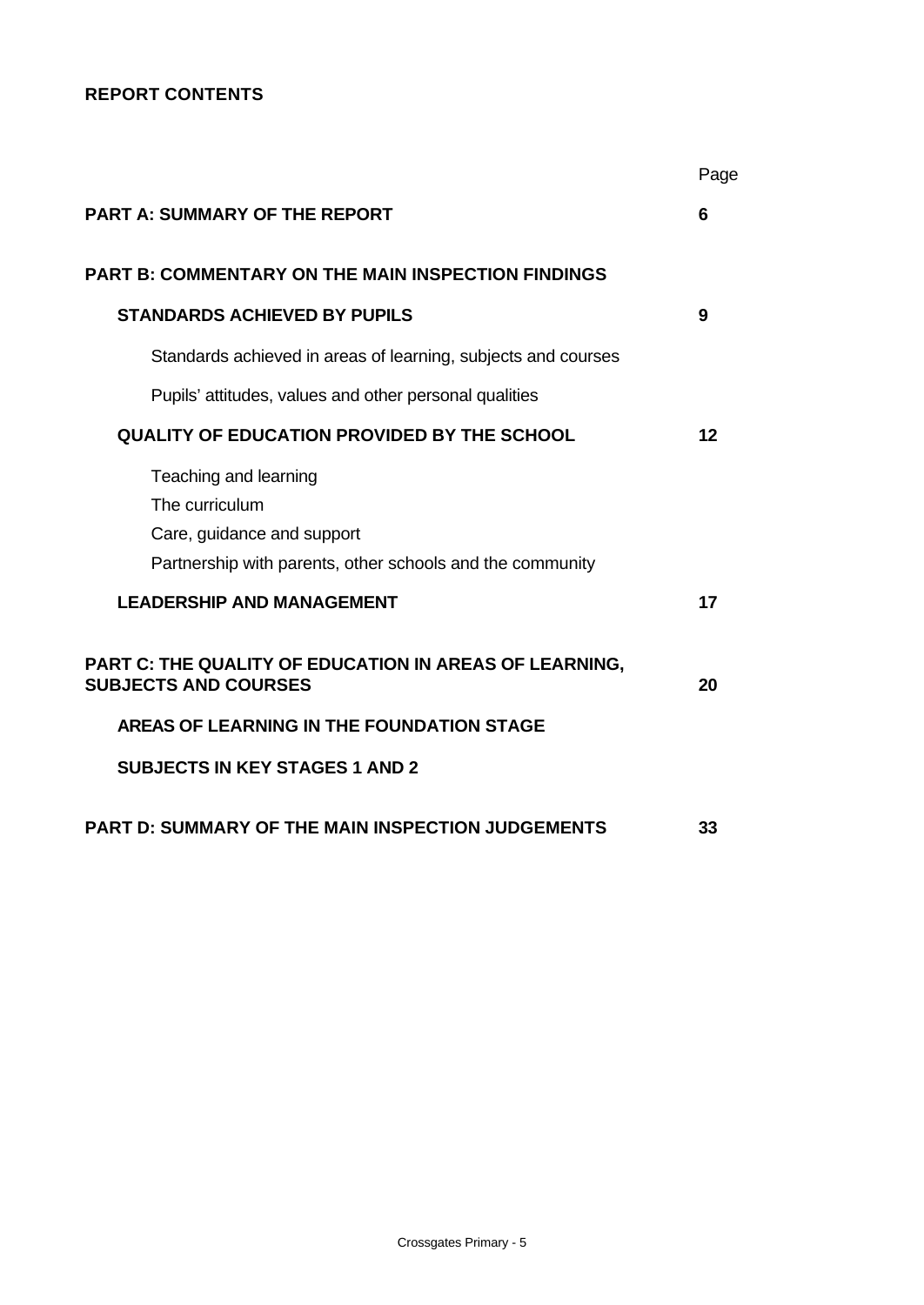## **PART A: SUMMARY OF THE REPORT**

## **OVERALL EVALUATION**

**Crossgates is a very good school**, which gives very good value for money. Its main aim is to provide a climate where pupils develop confidence and independence. This it does very effectively. Pupils' achievement is good and sometimes very good and standards are above average overall as a result of high quality provision. The quality of teaching is very good. Leadership is very good and management is good.

The school's main strengths and weaknesses are:-

- Pupils' achievement is at least good in almost all subjects. In science, art and design and history, standards are well above average by the end of Year 6.
- Very good teaching is characterised by very good caring relationships between staff and pupils, which promote very good attitudes and behaviour.
- Pupils' confidence and self-esteem are outstanding by the time they leave the school.
- The leadership of the headteacher is very good. He has raised the profile of the school very well since the previous inspection, in terms of standards, ethos and effectiveness.
- The school's partnership with parents is very good.
- Overall, the spiritual, moral, social and cultural development of pupils is very good.
- The curriculum is very well planned to provide a very wide range of well-integrated activities. It is greatly enriched by drama and musical performances, educational visits, many visitors into school and a very good range of extra-curricular activities.
- Delivery in the reception year is not sufficiently focussed on learning through structured play activities.
- Assessment procedures in English, mathematics, and science and in the reception classes are not always used sufficiently well to identify particular learning needs.

Since the school was last inspected in 1998, its improvement has been very good, especially in the area of standards. All key issues have been dealt with successfully through a wide range of appropriate activities.

| <b>Results in National</b><br>Curriculum tests at the end<br>of Year 6, compared with: |      | similar schools |          |      |
|----------------------------------------------------------------------------------------|------|-----------------|----------|------|
|                                                                                        | 2001 | 2002            | 2003     | 2003 |
| English                                                                                |      |                 | <u>r</u> |      |
| <b>Mathematics</b>                                                                     |      | B               |          |      |
| Science                                                                                |      | B               |          |      |

## **STANDARDS ACHIEVED**

*Key: A – well above average; B – above average; C – average; D – below average; E – well below average Similar schools are those whose pupils attained similarly at the end of Year 2.*

**Achievement is good overall**. The table shows that Year 6 pupils in 2003 did not do as well in mathematics as they did in English and science and that standards in mathematics have fallen over a two-year period. However, the current Year 6 pupils are doing well in mathematics and standards are above average.

The standards seen in Year 6 are well above average in science, art and design and history and above average in English, mathematics, information and communication technology (ICT), religious education, design and technology, geography and music. Standards in Year 2 are well above average in all aspects of English and above average in most other subjects and pupils achieve well. By the end of the reception year, children achieve soundly and attain the expected goals in all areas of learning.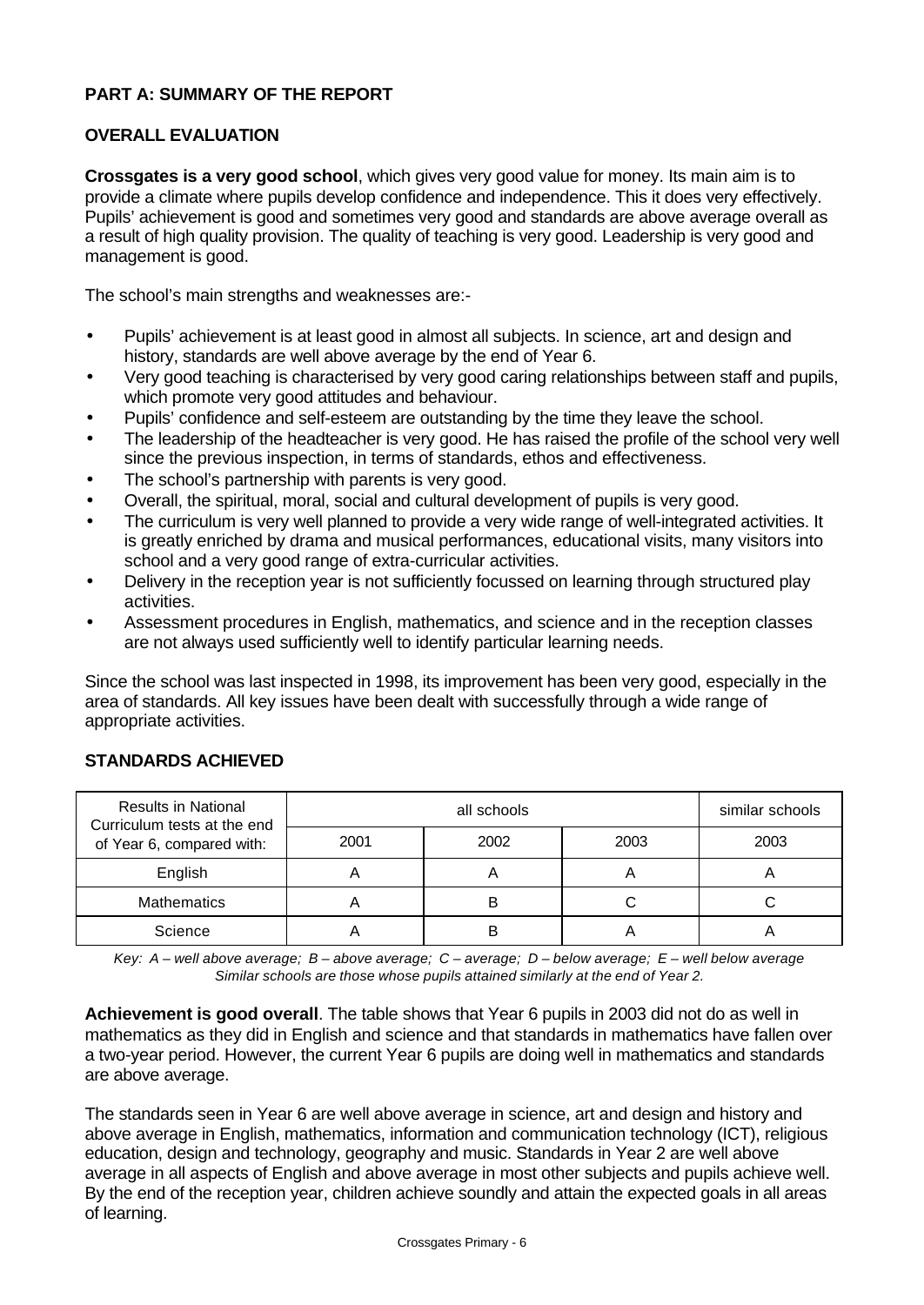**Pupils' personal qualities, including their spiritual, moral, social and cultural development, are very good.** They are very well behaved and have very positive attitudes to their work. Attendance and punctuality are very good. There have been no exclusions for many years.

## **QUALITY OF EDUCATION**

**The quality of education** provided by the school is **very good.** Teaching is **very good** overall. It is satisfactory in reception and very good in Years 1 to 6. Very good aspects of teaching and learning are common to all classes in Years 1 to 6. For example, there are high quality relationships between adults and pupils and teachers plan lessons which allows the pupils to be deeply involved in their own learning, discovery and research work, developing their independence and thinking processes very well. Teachers use a very positive, enthusiastic and encouraging approach with pupils. This promotes very good behaviour, motivates pupils very well and brings out the best in them. There are comprehensive assessment procedures in English and mathematics. However, the information they provide is not always used sufficiently well to identify particular trends and to set precise targets for pupils. The use of assessment in science is underdeveloped.

The curriculum is very well planned and organised in an effective and integrated way. It is very well enriched by a very good range of additional activities. The school cares for its pupils well and gives them very good support. There are very good links with parents, which enrich pupils' learning effectively. The provision for pupils with special educational needs is good because teachers and classroom assistants ensure their inclusion and involvement in lessons.

## **LEADERSHIP AND MANAGEMENT**

**Leadership and management are very good overall.** Leadership by the headteacher is very good. His thoughtfulness, sensitivity and drive, together with his total commitment to the school's caring, family ethos, has helped to ensure a very good quality of education and many improvements since the previous inspection. The headteacher is very well supported by the deputy headteacher. Together, they promote a strong sense of teamwork amongst staff very successfully. School management is good. The school is organised very efficiently. Essential functions are covered very well. All staff are clear about their roles and responsibilities. All policies are in place for maintaining a safe environment, however, some of these need to be updated and reviewed more regularly. The work of the governing body is very good, they help shape the vision and direction of the school and have a very good understanding of the strengths and weaknesses. The commitment of staff and governors to ensure the inclusion of all pupils is very good, as is their concern for the needs of individuals and they ensure than all statutory requirements are met. The school improvement plan is an effective document, which outlines clearly what the school needs to do to maintain its strengths and continue to improve.

## **PARENTS' AND PUPILS' VIEWS OF THE SCHOOL**

Parents are extremely positive about the school, particularly the leadership. They feel strongly that all staff are very approachable and that their children greatly enjoy coming to school. Pupils are highly motivated by the school and their interest in school life and the range of activities is outstanding.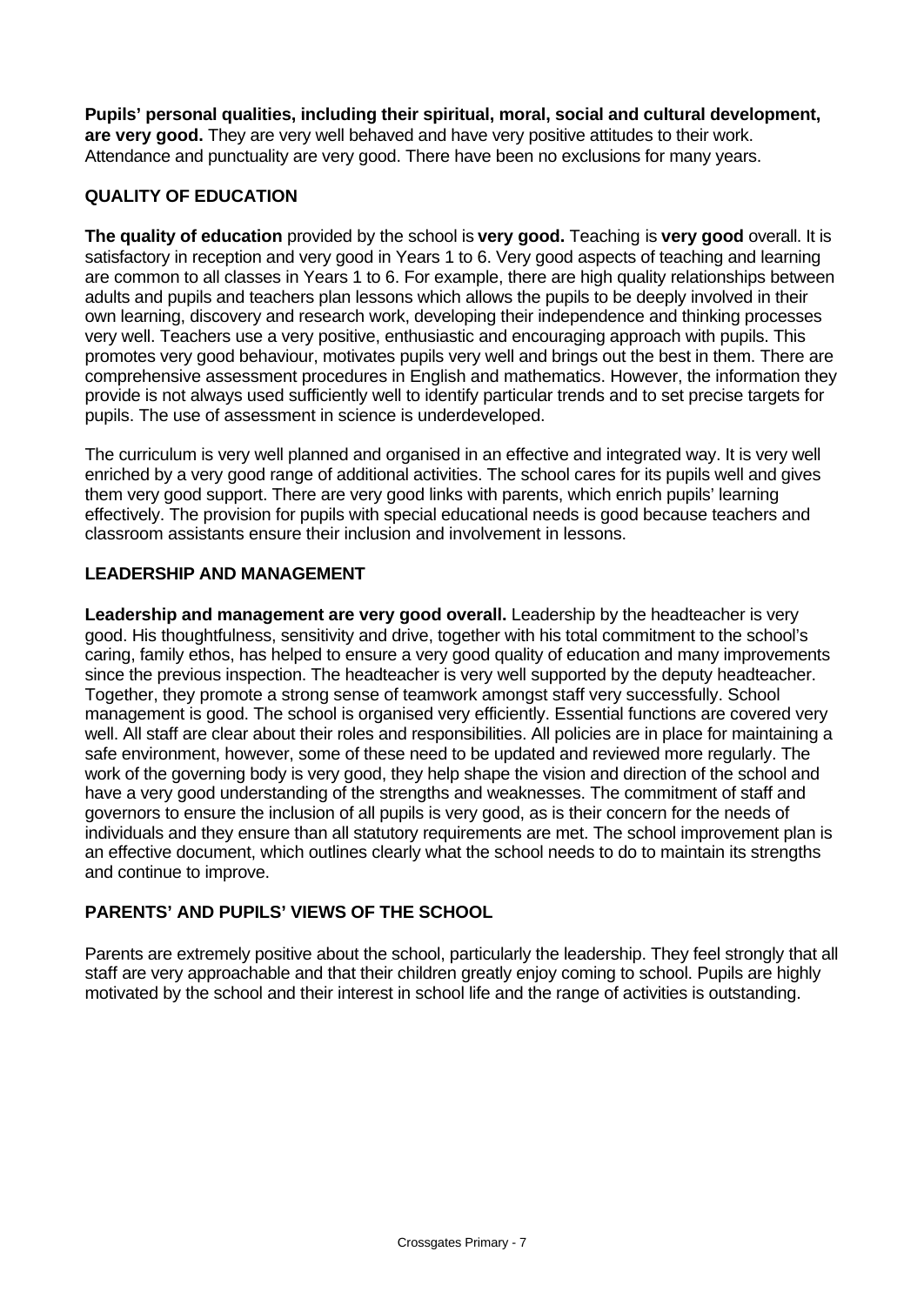## **IMPROVEMENTS NEEDED**

The most important things the school should do to improve are:

- strengthen lesson planning in the reception year, so that more effective learning takes place through structured play activities;
- improve assessment procedures in English, mathematics, science and in reception, to more clearly identify trends, to set more effective individual targets for pupils in Years 1 to 6 and to plan work which more closely matches the needs of pupils.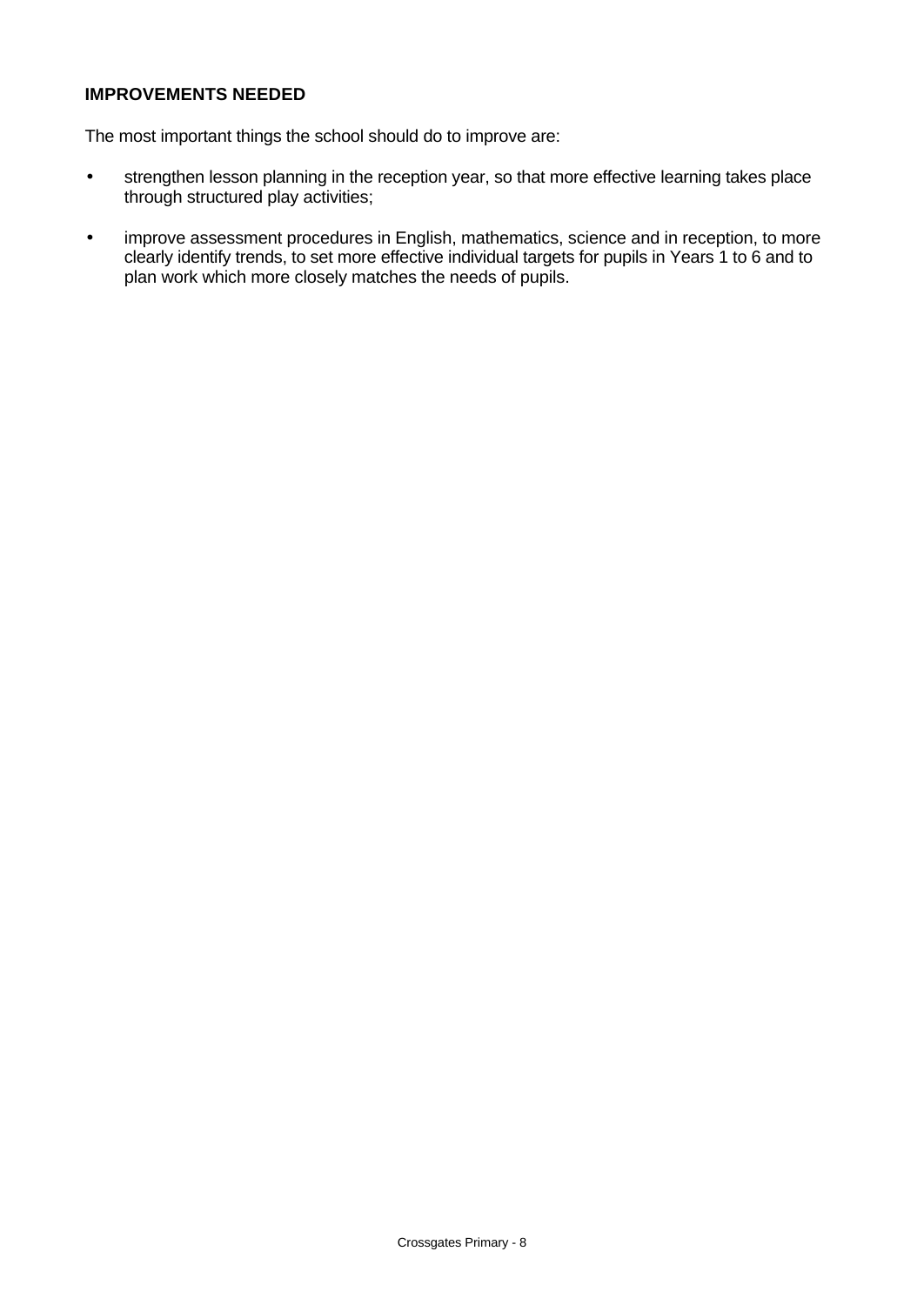## **PART B: COMMENTARY ON THE INSPECTION FINDINGS**

## **STANDARDS ACHIEVED BY PUPILS**

### **Standards achieved in areas of learning, subjects and courses**

Standards are average at the end of reception. By the end of Year 2 and Year 6 they are above average overall. Both boys and girls do equally well throughout the school. Children show satisfactory achievement in reception. They achieve well in Years 1 to 6.

### **Main strengths and weaknesses**

- Test results indicate a general pattern of high standards in English and science over a number of years, although they were only average in mathematics in the latest tests in Year 6.
- Inspection evidence indicates that standards in most subjects, where a judgement could be made, are above average by the time pupils leave the school and pupils are achieving well.
- Pupils' standards are very good in all aspects of English at the end of Year 2 and, in science, art and design and history at the end of Year 6.
- Children in the reception class are achieving soundly but, on occasions, do not make as much progress as they could.

### **Commentary**

1. Children enter the reception classes with average attainment. By the time they leave reception, almost all reach the levels expected for their age and achieve soundly in all areas of learning, apart from reading and speaking. In these areas, they achieve well and standards are above average. However, generally, children are not always achieving as well as they could. This is because teachers find it difficult in the large mixed age classes to provide enough opportunities for children to learn effectively through structured play. In addition, not enough use is made of assessment information to always plan work at the correct level for the wide range of abilities.

| Standards in:      | School results | National results |
|--------------------|----------------|------------------|
| Reading            | 18 (18.9)      | 15.7(15.8)       |
| Writing            | 16.4(16.6)     | 14.6(14.4)       |
| <b>Mathematics</b> | 17.8(19.2)     | 16.3(16.5)       |

#### *Standards in national tests at the end of Year 2 – average point scores in 2003*

*There were 34 pupils in the year group. Figures in brackets are for the previous year*

#### *Standards in national tests at the end of Year 6 – average point scores in 2003*

| Standards in:      | School results | National results |
|--------------------|----------------|------------------|
| English            | 28.7(28.8)     | 26.8(27.0)       |
| <b>Mathematics</b> | 26.6(28.1)     | 26.8(26.7)       |
| Science            | 30.3(29.6)     | 28.6(28.3)       |

*There were 31 in the year group. Figures in brackets are for the previous year*

2. The 2003 national test results for pupils in Year 2 show that standards in reading, writing, mathematics and science were well above average. Inspection shows that the current Year 2 is also expected to attain similar results in English. Pupils are doing very well in developing their speaking and listening skills and are confident to take part in class discussions. Standards are also above average in science and mathematics. In addition, standards are above average in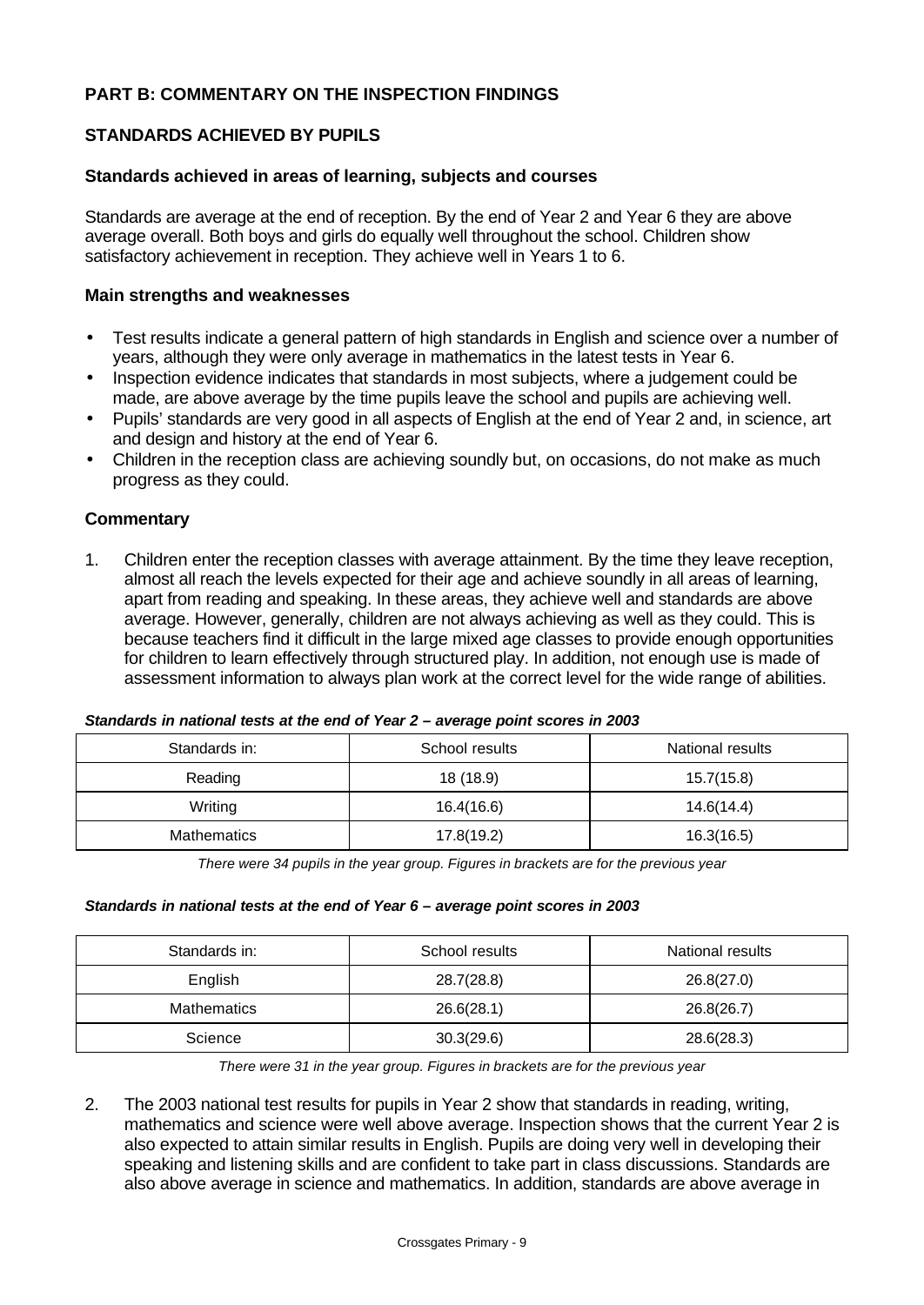ICT, design and technology, history, geography, art and design and music. There was insufficient evidence to make firm judgements on physical or religious education.

- 3. The 2003 national test results for pupils in Year 6 show that standards in English and science were well above average but average in mathematics. When compared against schools with similar number of free school meals, English and science are well above average again, with mathematics only average. This lower result in mathematics followed a trend over the last two years where standards in mathematics had got weaker. The school analysed this problem carefully, has taken action and standards are now rising again. The inspection evidence shows that the current Year 6 are expected to attain well above average standards in science and above average standards in mathematics and English. The English standard is not likely to be as high as last year, as there is a higher proportion of pupils with special educational needs who find reading and, especially, writing, more difficult than other pupils. Standards in speaking and listening are well above average. The standards in mathematics have risen because of a specific focus on quick and accurate mental arithmetic, together with a strong emphasis on problem solving activities. These areas had been identified as weaknesses in the previous year.
- 4. In other subjects, standards by the end of Year 6 are well above average in art and design and history and above average in ICT, religious education, design and technology, geography and music. Insufficient evidence was available to make firm judgements on standards in all aspects of physical education. However, pupils reach good standards in swimming. The well above standards in science are a result of, not only the school's emphasis on investigational and experimental science, but also on the way this is carried out. For example, the strong emphasis on pupils being heavily involved in their own education by suggesting ways to carry out experiments. They also answer well directed questions thoughtfully. In art and design, high standards are a result of very good teaching throughout the school, strong and talented leadership and a cross-curricular approach where many teachers use pupils' artistic skills in most subjects. In history, there is a strong emphasis on carrying out a lot of individual and stimulating investigation work using books, documents, artefacts and the Internet.
- 5. The majority of pupils with special educational needs achieve well. Most of those in Year 6 attained average standards in English and mathematics in the latest national tests. This reflects the good support they receive from teachers and classroom assistants and the well-organised group teaching arrangements in many subjects.
- 6. Attainment of children when they start school is broadly average. Satisfactory teaching enables them to achieve soundly. By the time they leave reception almost all meet the required standards in most areas of learning. Reading and speaking are above average.

## **Pupils' attitudes, values and other personal qualities**

Pupils' attitudes, values and other personal qualities, such as their spiritual, moral and social development are very good. Pupils behave very well, responding to the very good relationships by working hard and productively. Attendance and punctuality are very good.

#### **Main strengths and weaknesses**

- Teachers have high expectations of their pupils who respond with confidence and maturity, which promotes effective learning.
- Very good relationships contribute to the very good attitudes to work and pupils' keenness to share responsibility for their learning. This develops their confidence and self-esteem, which is excellent.
- The strong ethos of the school and strong commitment in all areas of the school by staff provide very good spiritual, moral and social development. Cultural development, although good, could be further developed to extend pupils' understanding of the diverse nature of a multicultural society.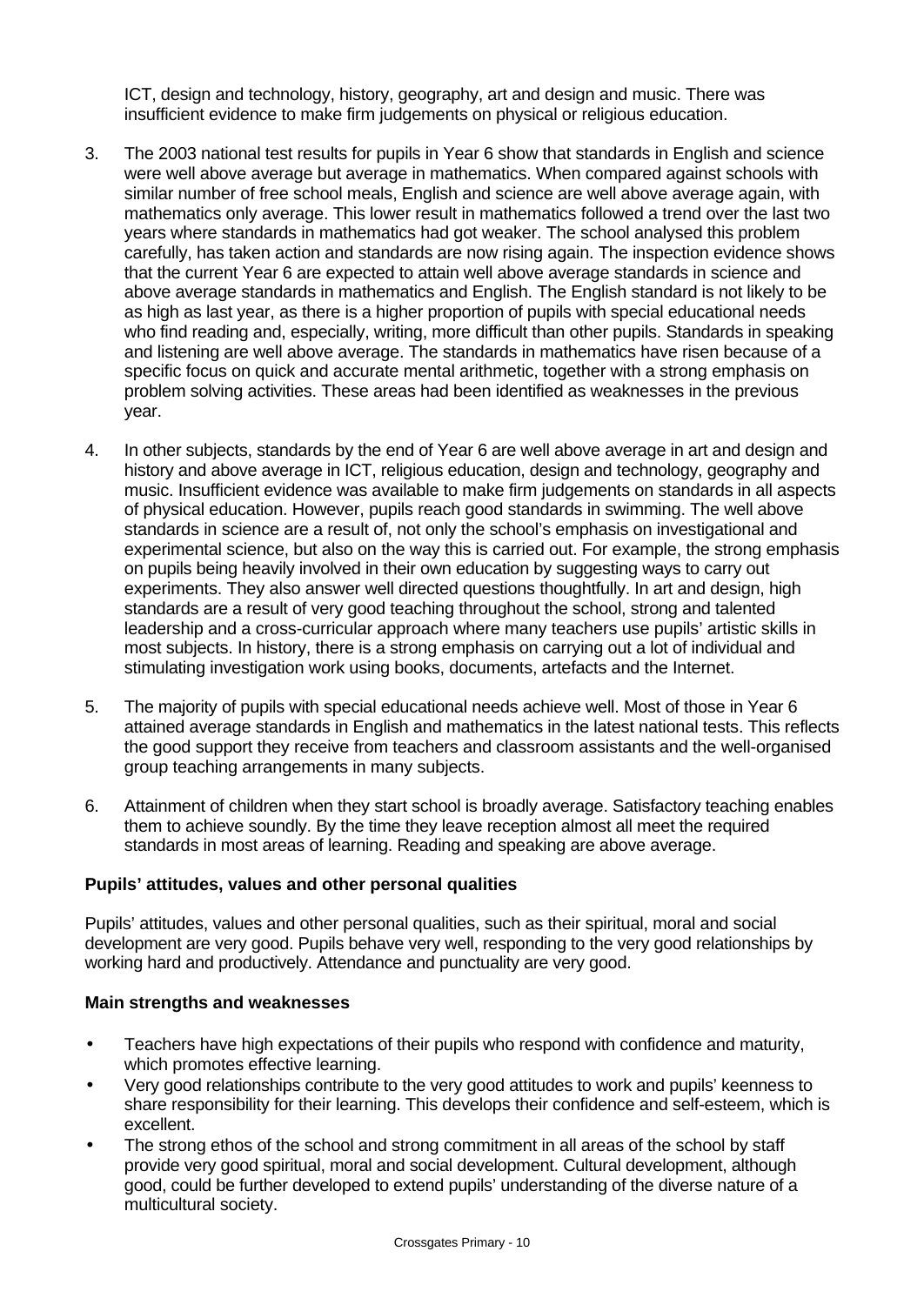• Pupils are happy to come to school and their interest in school life and the range of activities provided is excellent.

## **Commentary**

- 7. All pupils in school are made to feel valued and special. Expectations are high and pupils show confidence and willingness to have a go when challenged with new ideas and opportunities to learn. Examples of this are the amazing Christmas productions observed during the inspection, involving the talent of every child in the school and enjoyed enormously by parents, grandparents and friends. In lessons this developing confidence and self-assurance means pupils are keen to respond to well-focussed questioning by skilled teachers, so that learning is of a high quality. This is a major factor in promoting good or very good standards. Pupils say they enjoy lessons because they find them interesting and often exciting and readily take the many opportunities offered to be partners in their own learning.
- 8. Relationships within the school are very good and pupils are very confident and know they can talk to an adult if they have a problem. Staff provide very good role models. Pupils are eager to show what they know, are enthusiastic to learn new things and are happy to work things out for themselves. The harmonious and supportive relationships are crucial to successfully promoting these very good attitudes to work and in fostering good academic and personal achievement. Pupils are caring and considerate and behaviour is mainly very good. No children have been excluded from school in recent years.
- 9. Provision for spiritual, moral and social development is very good. The ethos of the school is particularly strong, so values such as inclusion, moral standards and fairness are firmly embedded in all areas of the school. Many opportunities are provided for pupils to experience spiritual awareness, not only through lively assemblies and the very good creative arts but also in subjects such as science and mathematics, where working out solutions to practical activities gives pupils a real buzz. Pupils clearly know the difference between right and wrong and have a strong moral and social awareness. The sensitive approach by teachers help pupils to feel secure enough to express their views and emotions in subjects across the curriculum but particularly in personal and social education through circle time. Inspiring, interactive and imaginative displays of pupils' work of a very high standard are seen all round the school but are mainly based on western culture with very little relating to other cultures. Various different cultures are studied in history and geography, with some input through music, art and design, religious education and the French language and the celebration of the Chinese New Year. There are satisfactory formalised opportunities to prepare pupils for the multicultural society. However, these need to be developed further as there are only a few visitors from other cultures or visits to different places of worship. This is counterbalanced by the good use of the internet, where pupils log-on to explore the inside of mosques and synagogues.
- 10. Pupils enjoy coming to school. Attendance figures support this, being well above the national average. This is a good improvement since the last inspection.
- 11. Pupils' attitudes to learning in the Foundation Stage are good. They behave well and show increasing levels of confidence in their learning and a strong willingness to help and support one another. However, on occasions, children are expected to sit for too long during the morning session and can become rather restless and less inclined to listen.

#### *Attendance in the latest complete reporting year (%)*

| Authorised absence |  | Unauthorised absence |     |
|--------------------|--|----------------------|-----|
| School data        |  | School data          | J.4 |
| National Data      |  | National data        | 0.5 |

*The table gives the percentage of half days (sessions) missed through absence for the latest complete reporting year.*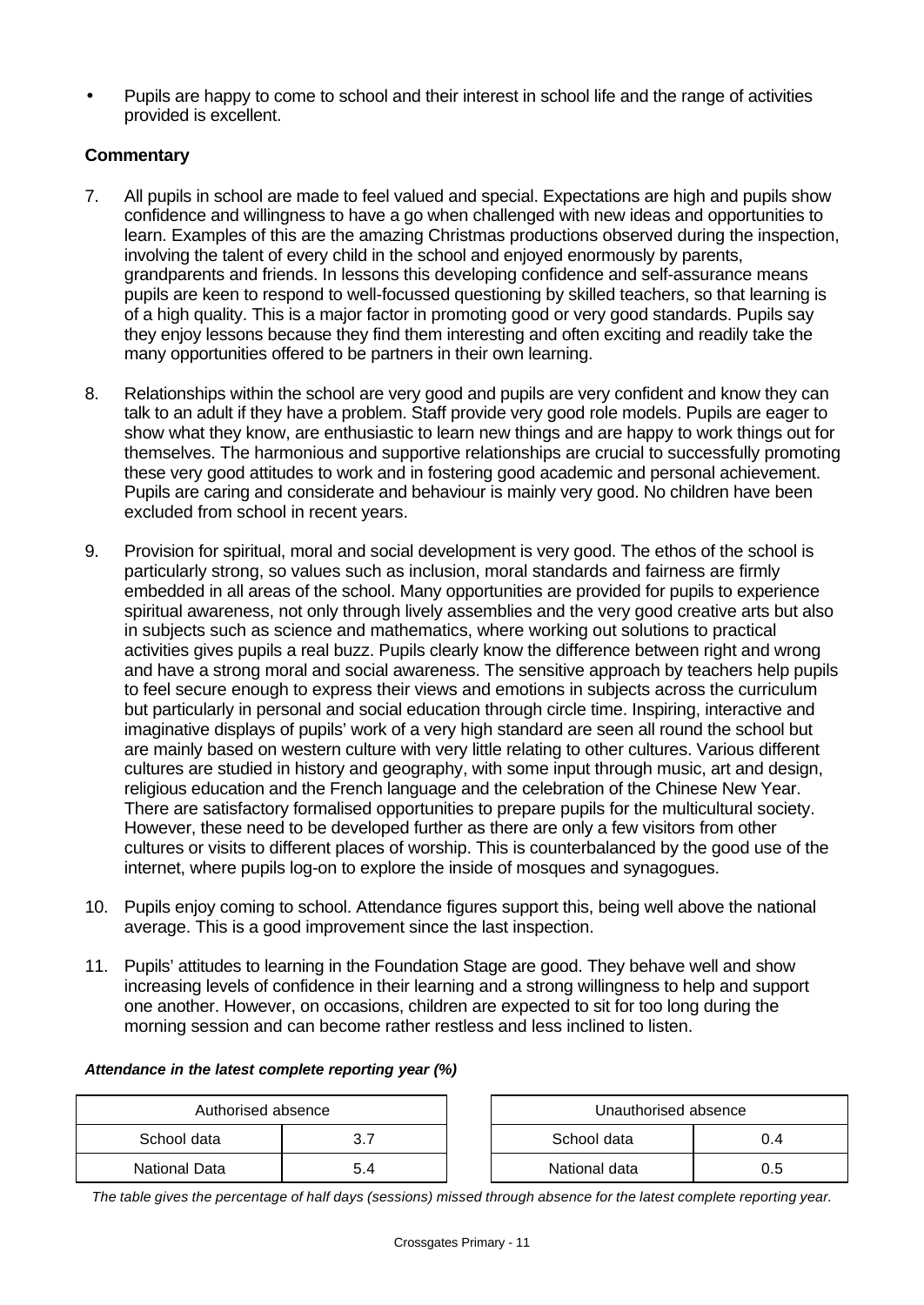# **QUALITY OF EDUCATION PROVIDED BY THE SCHOOL**

The quality of education is very good. The teaching is very good overall and has some excellent features. The curriculum is very good and is very well complimented by very good extra-curricular activities and very good enrichment opportunities. The school cares for its pupils well and has very good links with parents and good links with the community.

## **Teaching and learning**

Teaching and learning are very good overall. This has improved considerably since the previous inspection when teaching across the school was judged to be satisfactory. Although it still remains satisfactory in reception, it is now very good in Years 1 to 6. Overall assessment arrangements are good. The use of assessment information to plan work is satisfactory.

## **Main strengths and weaknesses**

- Relationships between staff and pupils are very good, which promotes learning very effectively.
- Teachers use questioning very effectively and plan lessons which involve pupils directly in their own learning. This develops independence and confidence very well.
- Teachers have very high expectations of pupils' behaviour and effort. Consequently, pupils work hard and have very good attitudes to learning.
- The teamwork between teachers and classroom assistants is very good, especially in the lessons organised with a carousel approach.
- Assessment and the use of assessment information, although comprehensive, is not yet developed enough to ensure that pupils' strengths and weaknesses are identified as clearly as they could be and their individual targets are not precise and sharp enough.

## **Commentary**

#### *Summary of teaching observed during the inspection in 42 lessons*

| Excellent | very good | Good     | Satisfactory | Unsatisfactorv | Poor | Very Poor |
|-----------|-----------|----------|--------------|----------------|------|-----------|
| 6(14%)    | 15 (36%)  | 14 (33%) | 7 (17%)      |                |      |           |

*The table gives the number of lessons observed in each of the seven categories used to make judgements about lessons; figures in brackets show percentages where 30 or more lessons are seen.*

- 12. Teachers use a very positive, enthusiastic and encouraging approach with pupils. This promotes very good behaviour very successfully, motivates pupils very well and brings out the best in them. For example, in a Year 6 French lesson, the teacher's enthusiastic and fun approach enabled all pupils not only to enjoy learning a foreign language but also to speak entirely in French for the whole of the session. In a Year 5 dance lesson, encouraging words from the teacher enabled those pupils with fewer skills to take risks to improve and even demonstrate their movements to others, developing their confidence greatly.
- 13. Teachers use questioning very effectively to improve pupils' learning and to actively involve them in lessons. For example, in a Year 2 science lesson, challenging questions enabled all pupils to gain a very good understanding of how sounds are made as they eagerly inspected about 15 sealed opaque tubes containing objects which made different sounds when shaken. The skilled teacher, ensured that for almost all the lesson the pupils were totally involved in investigating these containers and discovering the answers for themselves. By the end of the lesson, pupils had a greater understanding of how sounds are made, without being told by the teacher. In this way their thinking processes and understanding were much stronger than they would have been if the teacher had simply told them these facts. This is typical of the techniques used in the vast majority of lessons and the main reason why the teaching and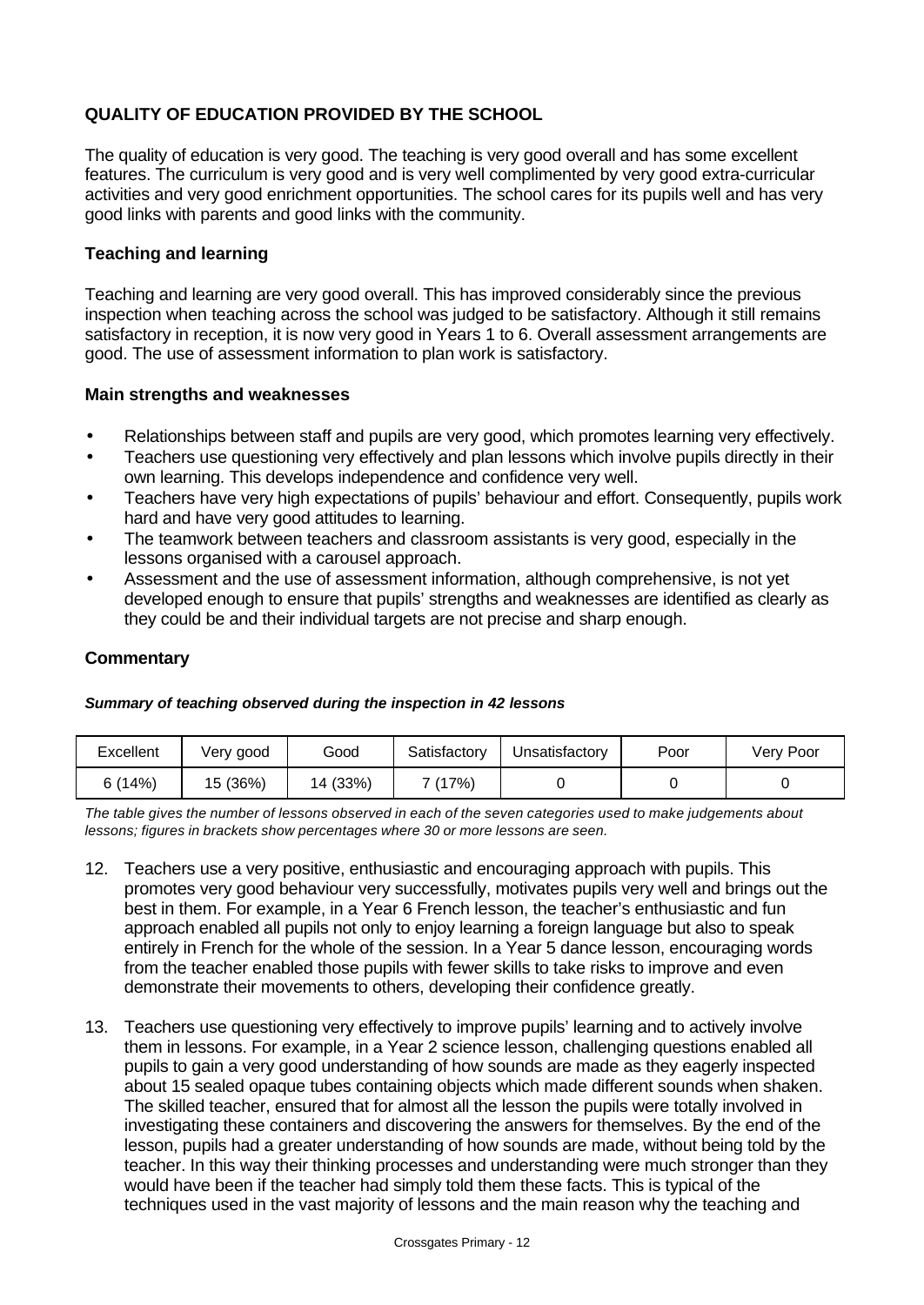learning is so successful and pupils' confidence and self-esteem are so outstanding, and standards are above or well above average. In addition, teachers' planning usually indicates extra work for higher attaining pupils so that, if these pupils have successfully completed the main objectives in a lesson, they do not waste time as others catch up. This was a weakness in the last inspection which has been successfully addressed.

- 14. Classroom assistants make a valuable contribution to pupils' learning and teachers use them well. For example, many lessons are organised in a carousel approach, where two or sometimes three subjects are taught at the same time and small groups of pupils move round and spend about half an hour at each station. This is very effective but it depends heavily on the skills of a number of well qualified and experienced classroom assistants who lead some of these sessions. This was seen to good effect in an art and design lesson for pupils in Year 2. The classroom assistant who took the session was well prepared, had produced some good planning and introduced the lesson well by developing pupils' enthusiasm and clarifying the difference between drawing and sketching. The teamwork between teachers and classroom assistants is very good and results in very good quality, well-targeted support for pupils, which still ensures some good, independent learning, including those pupils with special educational needs.
- 15. Relationships between staff and pupils are very good, which helps to reinforce the caring family ethos of the school very effectively and also promotes very good learning. For example, in an excellent music lesson for children in the reception class, the teacher's enthusiasm and close relationship enabled the children to work hard and achieve very well in keeping to the rhythm of "three tapping teddies". Teachers also have very high expectations of pupils' behaviour and the effort they expect them to make, which encourages very good behaviour and very positive attitudes and an ability to work hard and persevere to the end of the lesson.
- 16. There are comprehensive assessment procedures in place for English and mathematics and individual targets for pupils in these two subjects but the assessment information obtained is not consistently used by all teachers to plan work which always closely matches the needs of all pupils. However, because teaches know their pupils very well, this counteracts the potential weakness to some extent and usually the work planned is challenging to all abilities. Nevertheless, a more consistent approach would ensure that appropriate work is always planned. In addition, although pupils' individual targets are helpful in identifying to pupils what they need to do to improve, they are not precise enough and pupils are only occasionally involved in discussing these targets with their teachers. This means that they do not know well enough just what they need to do to improve. However, teachers' marking in books is mainly good, so teachers' comments, where they exist, do give some guidance to pupils. There are no effective assessment procedures in science to enable the teacher to know precisely the curriculum level each pupil is at and always ensure the work planned is appropriate. The coordinator is reviewing various procedures and has plans to introduce these shortly.
- 17. The teaching and learning in reception is satisfactory. The teaching of two large classes of reception and Year 1 children together is making it difficult at times for teachers to plan and provide enough opportunities for children in reception to learn effectively through structured play. This particularly applies to the morning sessions. Because there are only a few formal systems in place to assess how well children are doing, the work planned is not always at the correct level for the wide range of ability. There are however many positive features to the teaching. In particular, the warm and supportive relationships, which help the children to quickly settle and feel secure and the provision for the teaching of reading, which is good. The teaching for the pupils who are in the same class but who are in Year 1 is mainly very good.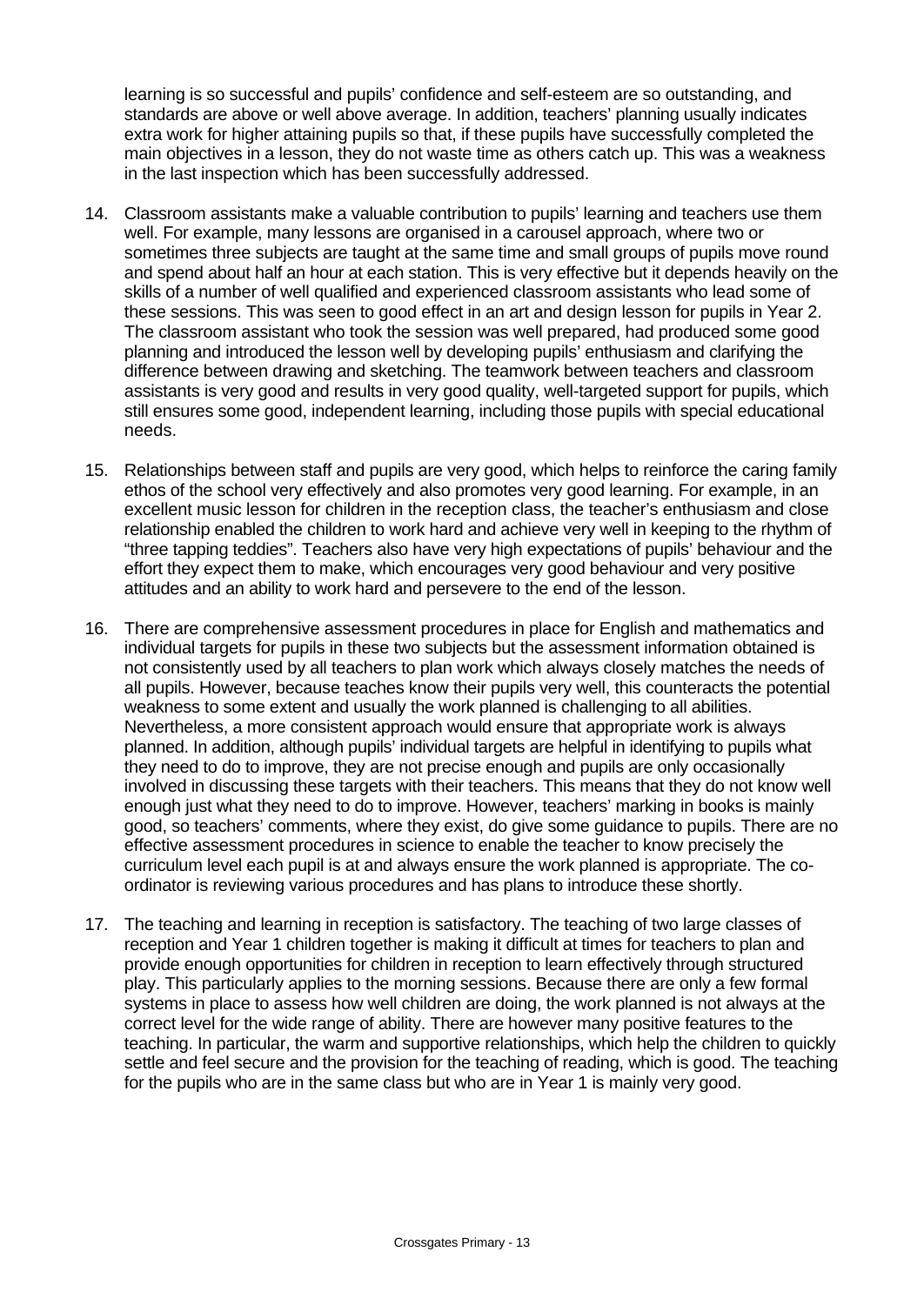## **The curriculum**

The provision for a range of curricular opportunities is very good. The opportunities for the enrichment of the curriculum and for extra-curricular activities are very good. The quality and quantity of accommodation and resources are good.

## **Main strengths and weaknesses**

- The curriculum is very well planned and organised.
- Very good use is made of visits, visitors, school productions and musical performances to enrich the pupils' learning experiences.
- The school has been able to introduce a small number of lessons in French to the pupils in Years 5 and 6.
- The number of clubs and activities provided outside the school day is very good.
- There is a good match of teachers and support staff to deliver the curriculum.
- Accommodation and resources are good.
- Year 6 pupils are not prepared for secondary school as well as they should be.

- 18. The curriculum is very well planned and organised. The headteacher has established a very rich curriculum, which covers all the requirements of the National Curriculum and religious education. It is enriched by a very good range of additional activities. For example, pupils visit the Harlequin Theatre, the Pythorn Reservoir, the Egyptology Gallery in Manchester, Clegg Hall and the Air and Space Museum, to complement their learning in English, science and history.
- 19. Visitors to the school, such as actors and artists, enhance literacy and art and design. Pupils in Year 6 take part in a residential visit, which not only supports subjects very well, but also pupils' personal and social development. All these additional activities and visitors help to support the standards and achievements of pupils and widen their horizons and understanding of the world around them. In addition, the school has been able to introduce a small number of lessons in French to the pupils in Years 5 and 6. This has also widened the pupils' horizons and is developing a better understanding of the European geography. The curriculum is also planned so that pupils appreciate that subjects are often closely linked and learning is not confined to narrow subject lines. Therefore, cross-curricular links are a strength of the school. For example, pupils study World War II in history, make good paintings of The Blitz at night in art and design and construct a model of a bomb shelter in their design and technology lessons. To facilitate this broad approach, the curriculum is often planned in carousel form where a number of different subjects take place at the same time and pupils move around in small groups to each one in turn. This is a great strength of curriculum planning as it uses the specialist knowledge of teachers and classroom assistants very well, as well as giving small group learning, which allows for more individual support.
- 20. The quality of the curriculum in the Foundation Stage is satisfactory overall. Planning has improved since the last inspection and, although it is now adequate, it lacks some breadth and enough opportunities at times for children to learn effectively through play. There is a good focus on helping children to read fluently and speak confidently.
- 21. Personal, social and health education and citizenship education is an important area and pupils get at least two periods a week when they discuss these personal aspects of their lives. This is helping pupils to understand their responsibilities to each other, as well as the importance of caring for themselves. The curriculum for pupils with special educational needs is good. All staff has access to pupils' individual education plans but these are not always written as clearly as they might be, as the targets are not arranged in a systematic way. The school plans to adopt a sharper, more specific form. Support assistants are fully involved in the planning of lessons across a range of subjects so that they can be used to lead group work. This ensures support for all pupils, including those with special educational needs. Support assistants' report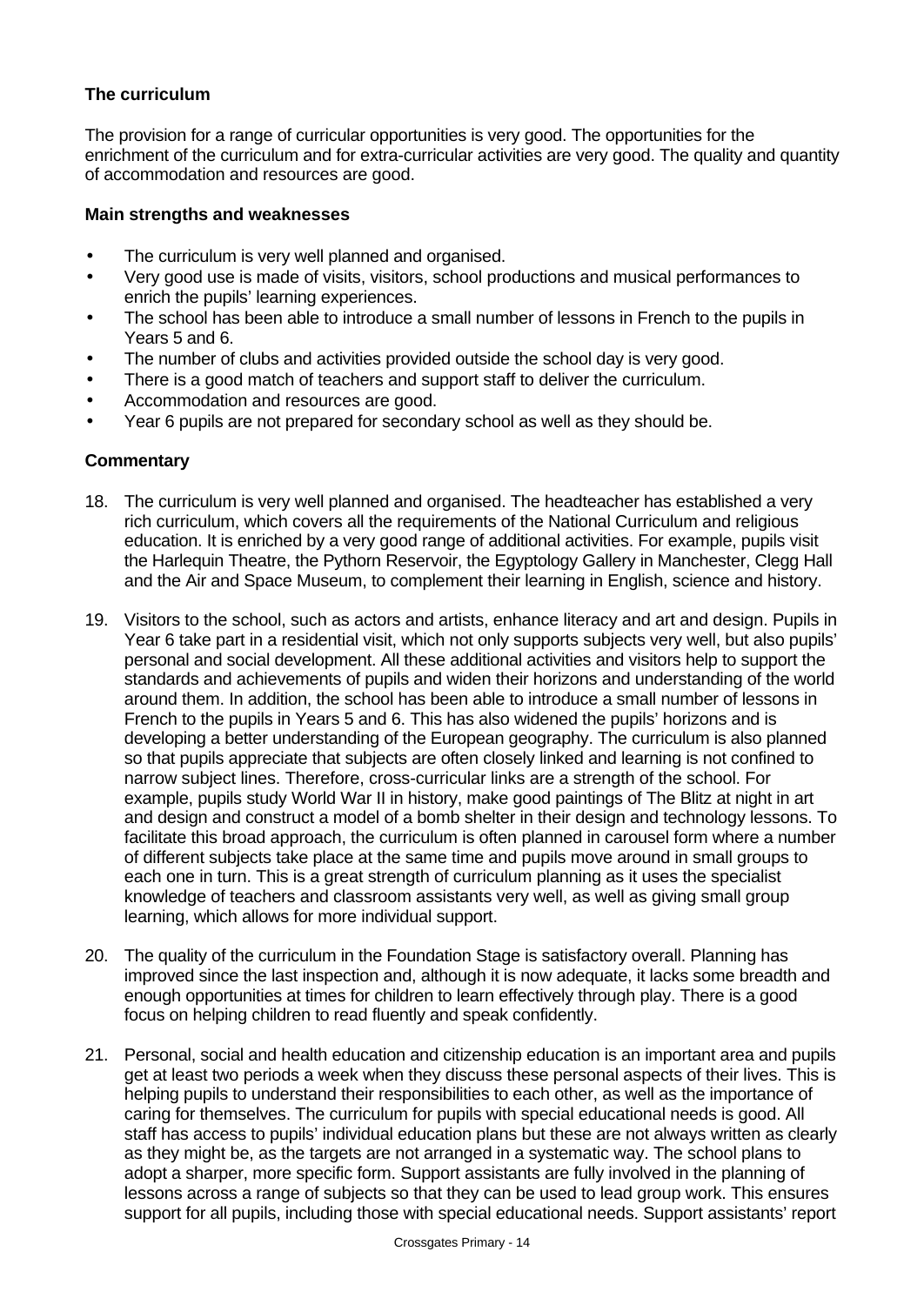regularly to teachers about the work they have done. All pupils, including those with special educational needs, are fully involved in all aspects of the curriculum.

- 22. Staff give generously of their time to provide a very good range of sports and other clubs for pupils beyond lessons. These opportunities include football, steel band, drama, dance, cooking and netball, as well as gym, art and design and badminton. In addition, the school is noted for putting on a number of good performances, which includes plays and musical presentations and which involve all the pupils in the school. These are particularly effective in developing pupils' speaking, singing and acting skills and giving pupils a great deal of confidence by the time they leave the school.
- 23. There is a very good match of teachers and learning support staff to the needs of the curriculum and a very good range of experience amongst the staff, which supports the good teaching of the curriculum and above average standards. The accommodation is very well maintained and a good number of the classrooms have been enlarged since the time of the last inspection. The smallness of the rooms was an issue at the time of the last inspection so this has been a very good improvement. The school has many areas which are open-plan design, with extra areas between classrooms. These are used very well for the carousel activities and all contain a good range of computers. Outside, the grounds are well laid out and there is an adventure playground, good playing fields and a nature reserve. Teaching resources are good and have a positive impact on lessons.
- 24. There are no specific curriculum links with the secondary school and the contact with the secondary school and the pupils in Year 6, who are to go there, is limited. The headteacher and the chair of the governing body have tried very hard and made many contacts and suggestions to the secondary school on how to improve these links, as they do recognise how important these links can be. The school does its best to prepare pupils for their move to secondary school, by getting them used to homework and taking responsibility for their own learning wherever possible.

## **Care, guidance and support**

Pupils' care, welfare and safety are good. Staff have a strong commitment to the interests and welfare of their pupils. The involvement of pupils in the life of the school through seeking, valuing and acting on their views is very good. They know the pupils very well and readily respond to their needs. The advice and guidance given to pupils is good. Good practice ensures pupils are known before they come into reception and a very good induction programme helps them settle in well.

#### **Main strengths and weaknesses**

- Pupils and parents have full confidence in the care and support provided by all staff.
- Staff encourage pupils to contribute to their own learning and to wider aspects of school life.
- There is a very good induction programme.
- Provision for child protection and welfare is good.
- Policies and procedures are in place for the health and safety of staff and pupils but these need to be more regularly reviewed and updated.

## **Commentary**

25. The school successfully provides a very caring and positive environment in which each individual pupil is helped to flourish. Staff expect and give high levels of respect so everyone is valued for their ideas and contributions. Teachers really know their pupils well and are always alert to their needs, ready to be flexible so they maximise the effectiveness of their support and guidance. The general support and advice given to pupils, based clearly on the knowledge teachers have of them, is good. Pupils are successfully encouraged to share and support each other, which is evident in most lessons and at break times.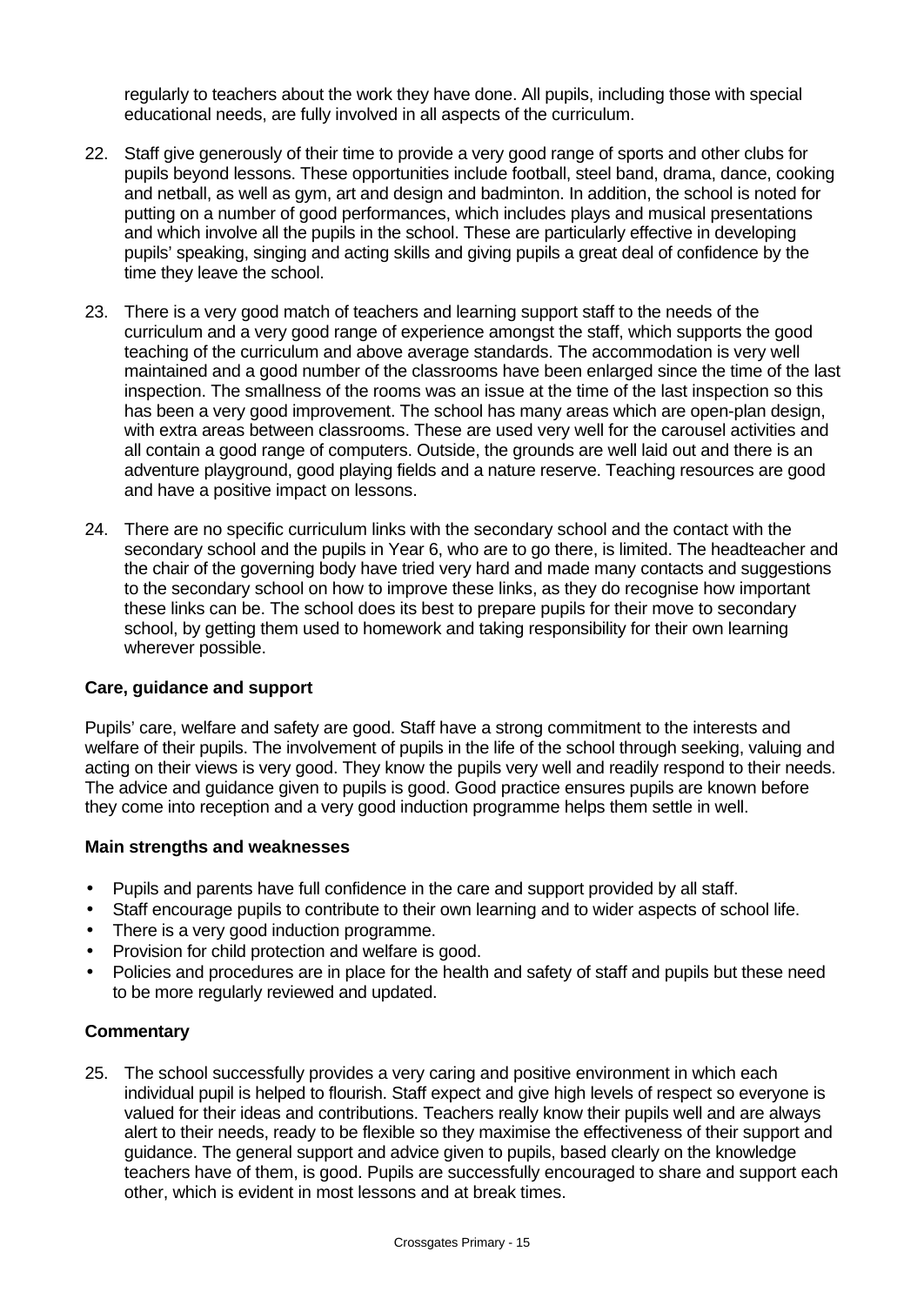- 26. Pupils have a shared responsibility for school and class rules, which they are expected to take seriously. The school council functions well as a conduit for pupils' opinions feeding into school decision-making. An example of this is the new play area for younger pupils, which was achieved through the persistence of the council. Older pupils take on the role of 'Best Buds' support for younger pupils. This is taken very seriously with potential 'buds' going through a process of written application, interview, selection and training so that they are rightly proud of the support they so successfully provide.
- 27. New pupils starting in reception settle quickly as a result of a very good induction programme. Parents in the pre-inspection questionnaire confirmed this with unanimous agreement for this question. A pre-school programme for pupils of four half-days in school with their parents, helps remove children's anxieties in the knowledge that their parents are close at hand. The truly open and welcoming nature of the school is reassuring for parents as well as their children and they are regularly to be seen before school talking to staff or staying to help in the classroom.
- 28. Good arrangements are in place for child protection, with staff training to be updated during this school year. Procedures for specific medical support and storage of medicines are good.
- 29. All practices and policies are in place for ensuring the safety of pupils and staff, including general risk assessments. However, these need to be updated and reviewed more regularly. Safety checks are done well but need to be more formally recorded, along with risk assessment for visits out of school. Recording and analysis of minor accidents is not carried out rigorously at present and this is to be reviewed. The local education authority carries out an annual building check. The playground is well supervised at all times.
- 30. The care and support that children receive in the Foundation Stage receive is good. As a result, the children are secure and valued and well cared for. Regular meetings take place with parents to discuss the children's progress and there are very good procedures to introduce both parents and their children to the school when they start in reception.

## **Partnership with parents, other schools and the community**

Partnerships with parents and the community are very good. Links with other schools are good.

## **Main strengths and weaknesses**

- Partnership with parents is very good, reflected in the high level of confidence and trust parents have in the school.
- Formal and informal information systems provided for parents are very good, keeping parents well updated on children's progress and events in the school.
- Annual reports are informative and helpful to parents.
- The active involvement of the parents in the school and at home, makes a valuable contribution to the learning and wider success of the school.
- Community involvement is very good.
- Links with other primary schools are good, those with the secondary school are weak.

## **Commentary**

31. Parents are enthusiastic and proud of their school and are pleased with the education and care it provides. Over half the parents replied to the inspection questionnaire with every question having a very positive score of well over 90 per cent. Almost all agreed that teaching is good, that their children were expected to work hard and that the school is well led and managed. As a parent who has just moved to the area commented, "I had been impressed by how fast my child was progressing and the outstanding opportunities available". This reflects the confidence many parents have in the school, strengthened by the open access, which helps parents feel a strong sense of partnership.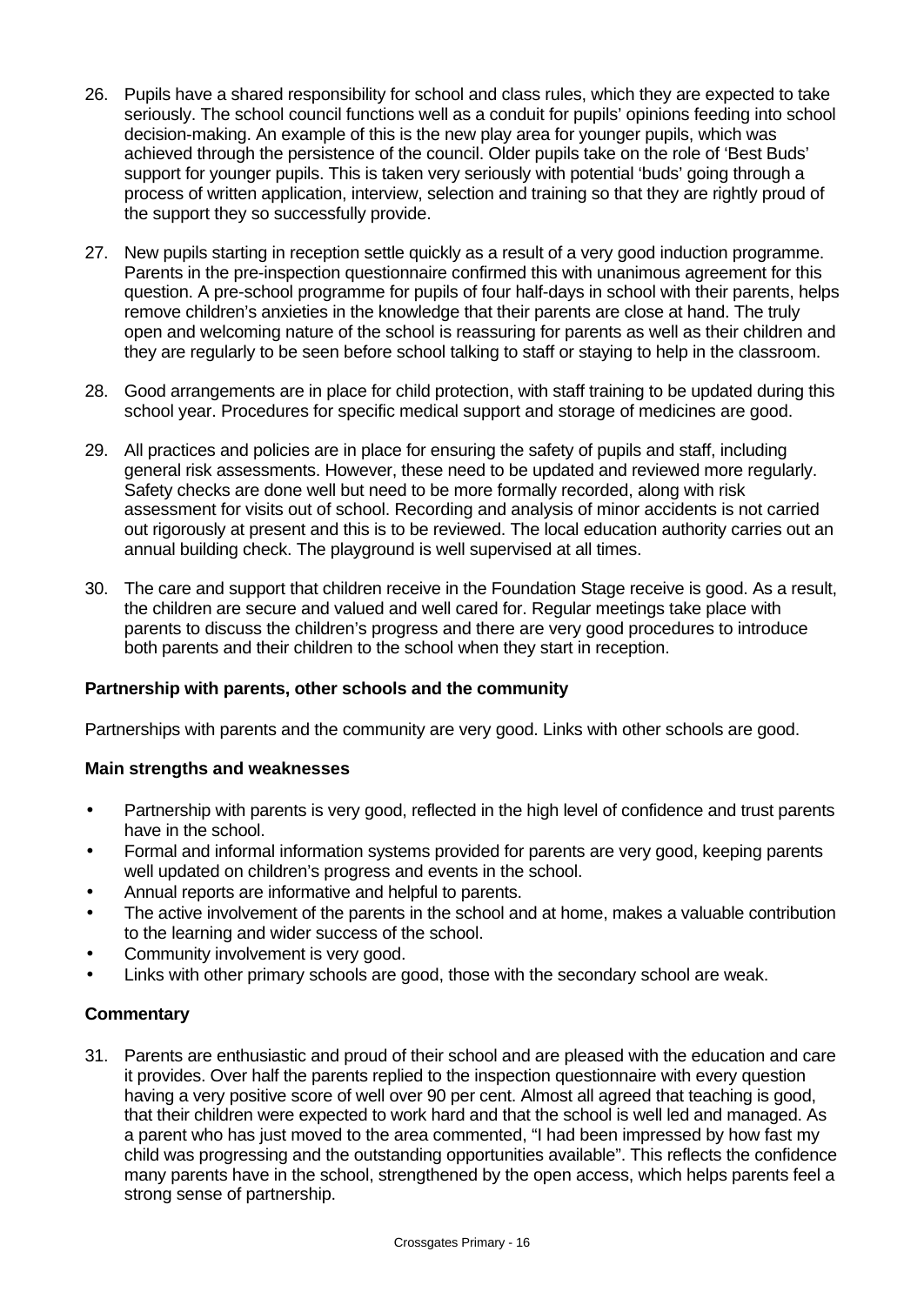- 32. A very good standard of information is provided for parents. The prospectus is full of information about the school and about individual curriculum subjects, written in an easy to read style making it interesting and helpful to parents. The same easy style is carried through other communications, such as the recently established web site (with over seven thousand visits since September), the half-termly lesson information leaflets and the regular newsletters. Equally important are the day-to-day informal contacts most parents have with the school in which the staff are encouraging and very friendly. Annual reports are full of detailed information about what pupils can do and what they have achieved over the year both academically and socially.
- 33. The 'Friends of Crossgates School' are very active. Because of the quality and enthusiasm of the organisers many functions are enjoyed by supporters, from around the area. Good use of the monies raised enhances the quality of resources in the school. Volunteer helpers are made very welcome in school, successfully assisting teachers in promoting pupils' learning, such as in reading and ICT. A group of parents are helping very well to improve standards in reading in the reception class.
- 34. The local community is used well to reinforce what pupils are working on in school, with visits for example to the local village, farms, Hollingworth Lake and the church. Residential visits to Wales are offered to older pupils with other pupils going on day visits to such places as Southport, Todmorden Toy Museum, Science and Industry Museum, Jodrell Bank and the Egyptology Gallery at Manchester Museum. The school would like to establish more fruitful links with the High School, particularly in curricular areas, so there is continuity and progression for transferring pupils, as well as opportunities to enrich pupils learning through collaborative work. Progress has been slow despite many efforts made by the school. Links with other primary and pre-school groups in the area are good.

## **LEADERSHIP AND MANAGEMENT**

Leadership and management are good overall. The leadership of the headteacher is very good. The governance of the school is very good. The leadership of other key staff is good. Management is good.

## **Main strengths and weaknesses**

- The headteacher promotes the school's very good caring, family ethos very effectively.
- Staff work very well as a team and are very good role models for pupils.
- Governors have a very good understanding of the school's strengths and weaknesses.
- Staff and governors promote inclusive practice very well, as a result of which, good attention is paid to the needs of individual pupils.
- The role of the subject co-ordinators is good.

- 35. School governance is very good. The governing body makes a major contribution to the leadership of the school and its successes. It is fully involved in strategic planning and formulating policies and supports the staff in implementing them. Governors apply their manifold skills to the continuing process of school improvement and have a very good understanding of the school's performance. This enables them to help shape the vision and future of the school very well. They have established relationships that enable them to fulfil the role of 'critical friend' and support for the head, very effectively.
- 36. The headteacher provides very good leadership for the school. His calm, thoughtful and cooperative approach to moving the school forward has enabled staff and governors to share a joint vision. He is dedicated to ensuring the highest possible standards and achievement and,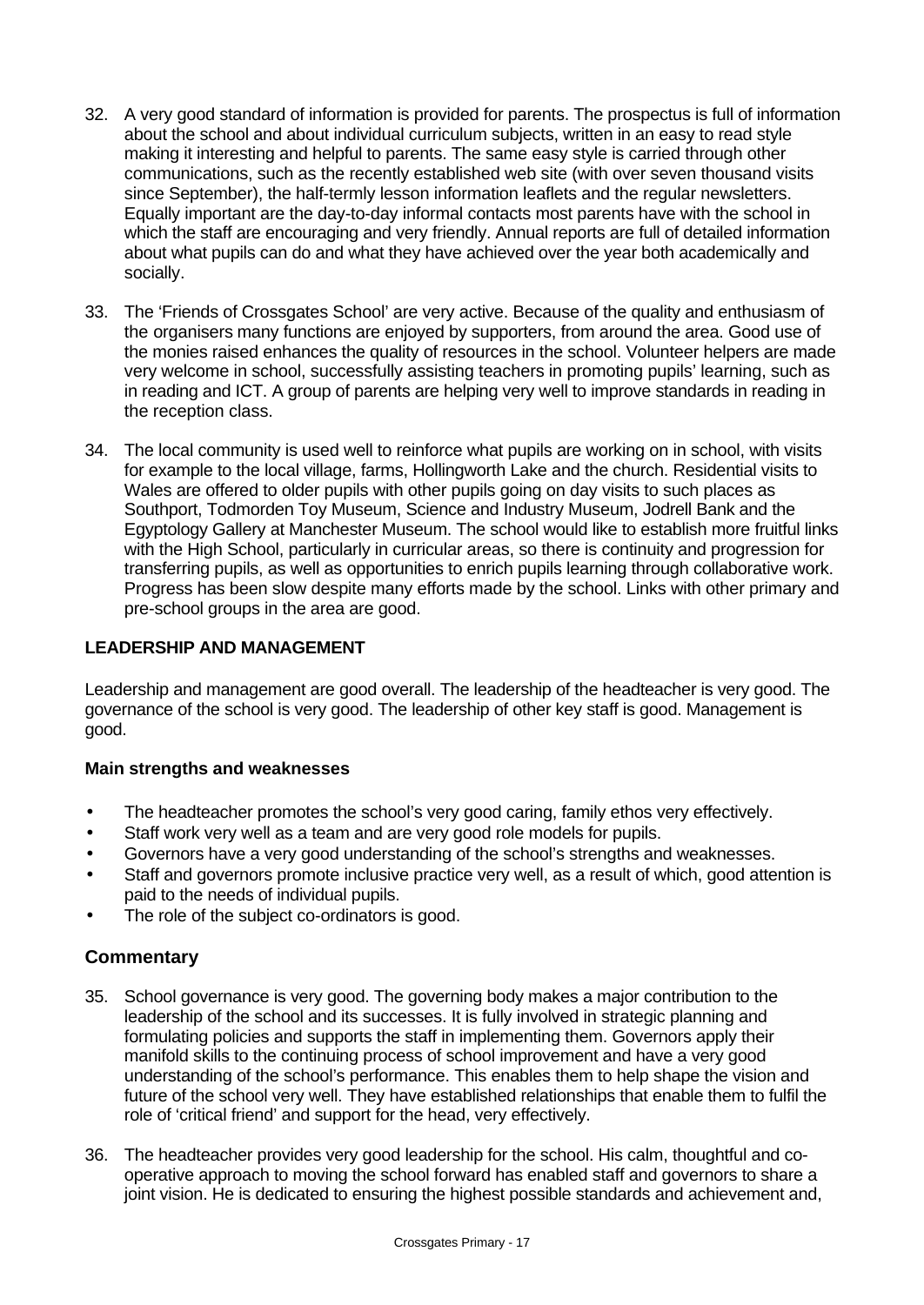although improvements in reception have only been modest since the last inspection, elsewhere they have been mainly very good. In addition, he has taken urgent and effective action as soon as problems have become apparent. For example, when the mathematics results dropped over a two-year period. The headteacher motivates teachers very well through his involvement in teaching and his sharing of the development of the school curriculum. He values the contributions that teachers make through the skills they bring to the school. These are fostered well. Teachers are constantly suggesting ways of improving the quality of education provided. For example, ideas about curriculum development are well received. The present group teaching arrangement for many subjects in carousel form, is a good example of this. The school has no retention problems, as teachers and support assistants feel valued and make a positive contribution to the work of the school. As a result, the school provides a wellordered, welcoming and caring environment that is totally inclusive. The headteacher is well supported by a very able and committed deputy headteacher. Both command high respect and loyalty from colleagues, governors, pupils and parents.

- 37. The leadership of the headteacher has contributed significantly to the very good improvement made since the last inspection.
- 38. There are good management systems in place for the school to monitor its performance. The headteacher has established a very rich curriculum that covers all the requirements of the National Curriculum and the National Strategies for Literacy and Numeracy. It is very well monitored and lessons are frequently observed and evaluated. Pupil performance data is analysed well in order to determine areas for development, such as problem solving skills in mathematics. The school is organised efficiently. Essential functions are covered well. All staff are clear about their roles, responsibilities and personal objectives.
- 39. The headteacher and governors have developed a school improvement plan, which is a thorough and realistic document that embodies the areas of development and contains contributions from all subject leaders. This document is discussed and debated with all staff and governors, who analyse each area very carefully.
- 40. The leadership and management of the Foundation Stage are satisfactory. The unit is organised efficiently and runs smoothly and classroom assistants are generally well briefed and clear about their roles. Adults work well as a team. While the provision, teaching, standards and achievement remain satisfactory as they were at the last inspection, some of the weaknesses from the last inspection have been slow to improve. In particular, a stronger focus is needed on planning and assessment to ensure that children in reception receive all aspects of the Foundation Stage curriculum, particularly during the morning sessions.
- 41. The headteacher is the co-ordinator for special educational needs and leads this area well. He liaises effectively with all teachers to identify these pupils and track their progress. He knows and cares for them extremely well, stays in close touch with their parents and knows of changes in their circumstances that may affect their learning. There are, however, some weaknesses in the format of individual education plans. They do not allow for regular monitoring of targets and do not sufficiently involve the pupils themselves in deciding when targets have been met. Well-informed support assistants work closely with teachers and give regular verbal feedback to the class teacher on pupils' achievements.
- 42. The performance of the subject leaders is good overall. Some are new to their role, others are very experienced. All produce a detailed development plan, which is attached to the main school development plan and is very effective in ensuring progress and development. Leaders are clear about their roles and monitor standards in a variety of ways, including work sampling. Some leaders have carried out lesson observations and provided feedback to teachers. The headteacher supports this by monitoring classroom practice regularly and he has a clear understanding of its strengths and the areas requiring development and support. The school administrative officer and school caretaker make a valuable contribution to the smooth running of the school and are highly regarded by pupils, parents and staff.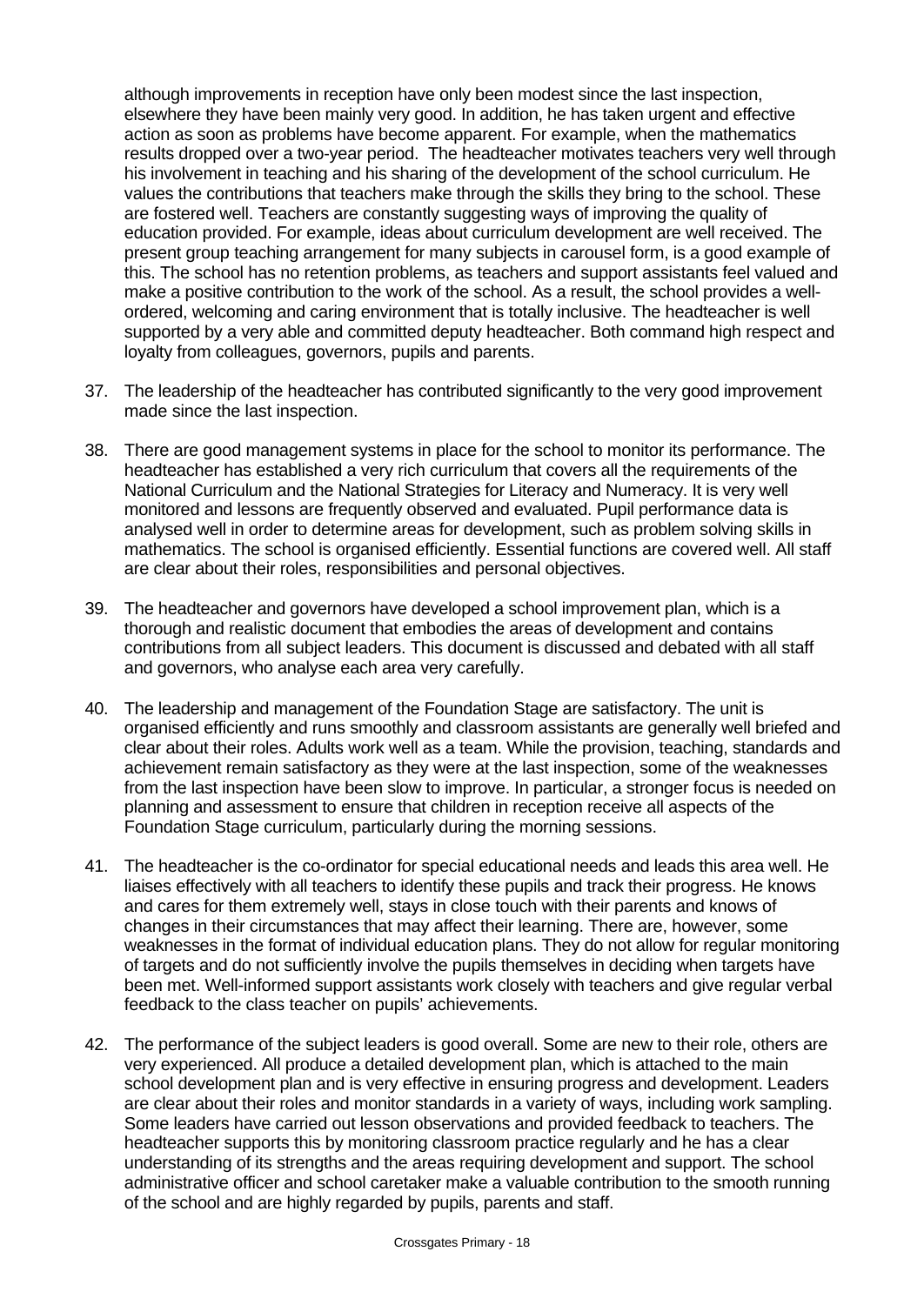43. Governors work very hard to ensure that they get best value from their spending. They have a very good understanding of the principles of best value and, in addition, bring their considerable business experience and expertise to bear. This is much valued by the headteacher. School finances are very capably administered by the school secretary and supported by the highly qualified chair of finances. Governors monitor spending very thoroughly. Prudent use of funding has enabled good levels of staffing and good resources and money reserved for future developments to buildings, including the imminent enlarging of three of the classrooms.

#### $I$  Income and Expenditure $(E)$   $|$  Balances  $(E)$ Total Income **648,674** Balances from previous year 47,824 Total expenditure 666,299 Balances Carried Forward es Gamed Forward<br>to the next 30,199 Expenditure per pupil | 2,574

## *Financial information for the year April 2002 to March 2003*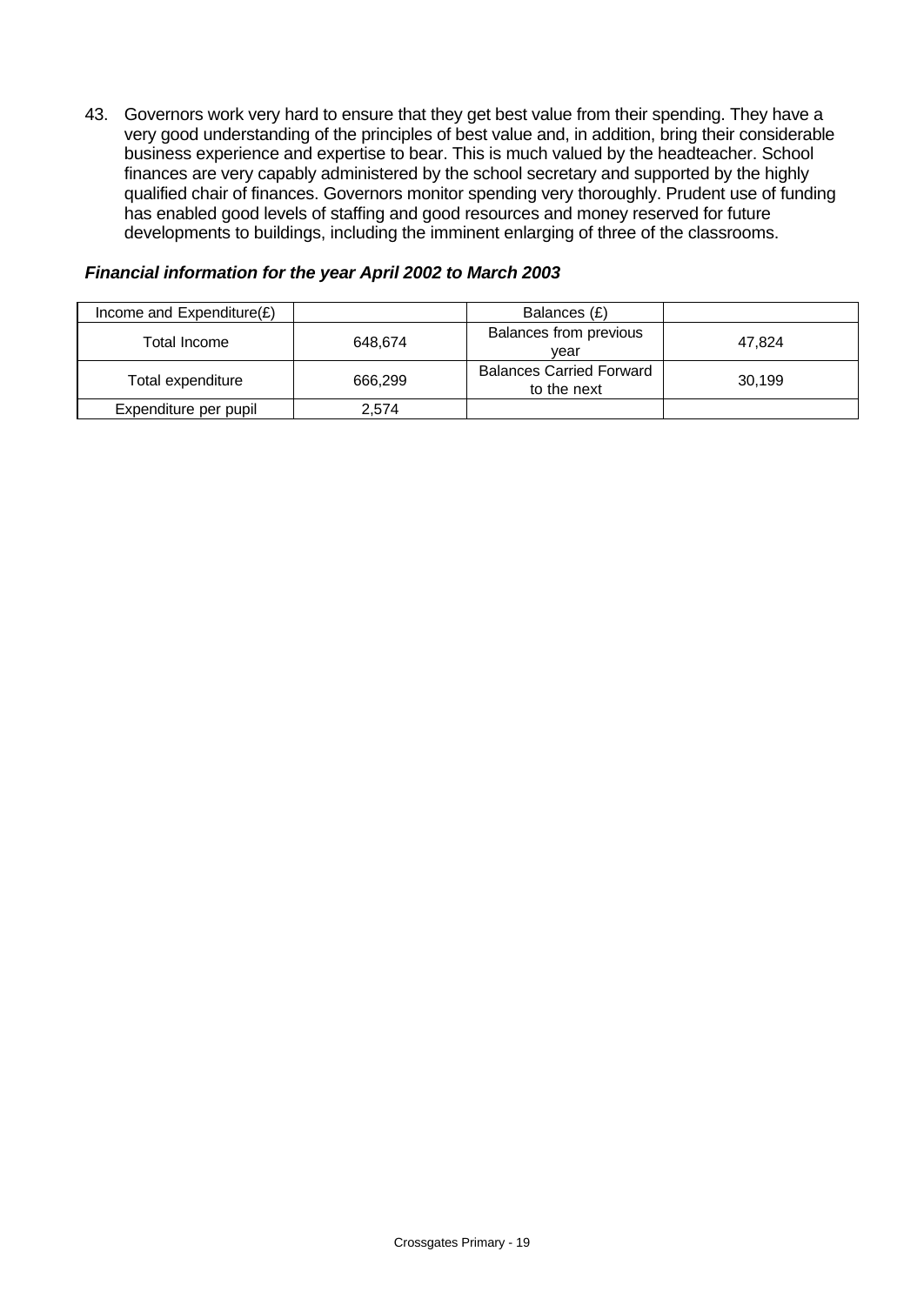## **PART C: THE QUALITY OF EDUCATION IN AREAS OF LEARNING, AND SUBJECTS**

## **AREAS OF LEARNING IN THE FOUNDATION STAGE**

Satisfactory provision has been maintained from the last inspection. Children enter the two mixed reception and Year 1 classes with average attainment. By the time they leave reception almost all reach the levels expected for their age and achieve soundly in all areas of learning apart from reading and speaking. In these areas they achieve well and standards are above average because of good teaching. This is an improvement since the last inspection. The leadership of the Foundation Stage is satisfactory. Adults work well together and classes are organised efficiently so that lessons run smoothly. Teaching overall is satisfactory but rarely stronger than this. This is because teachers find it difficult in the large mixed age classes to provide enough opportunities for children to learn effectively through structured play and there is not a strong enough focus on assessment to ensure that reception children receive work which always matches their need.

## **PERSONAL, SOCIAL AND EMOTIONAL DEVELOPMENT**

Provision in personal, social and emotional development is **satisfactory.**

### **Main strengths and weaknesses**

- Relationships are good and children are well supported.
- They work well independently and in small groups.
- Most behave well and are interested in activities.
- Some are less attentive when they have to sit for too long.
- There are fewer opportunities for the children to plan their own learning.

### **Commentary**

44. There is a good focus at the beginning of the year in helping children settle to classroom routines by providing effective levels of support. After only a short time in school, children confidently dress and undress for gymnastic lessons. Their behaviour is good, knowing clearly what is expected of them from the good focus in lessons on personal and social development. One good example of this was when children prepared together a 'teddy bears picnic' and learnt important skills of co-operation and sharing. When working with adults on tasks that are appropriate to their needs, they show good concentration and are keen to learn. At times however, in the mornings, the children are expected to sit too long in the formal literacy and numeracy lessons with Year 1 and they become restless and easily distracted. A significant number of them are less willing to wait for their turn to speak or listen to others in these large class sessions. There are fewer opportunities for children to learn through planning their own play. At times this impacts negatively on learning and achievement.

## **COMMUNICATION, LANGUAGE AND LITERACY**

Provision in communication, language and literacy is **satisfactory.**

## **Main strengths and weaknesses**

- Children are achieving well in reading and speaking.
- Reading progress is accelerated by help received at home.
- Listening skills are weaker than expected for pupils' ages.

## **Commentary**

45. Speaking skills are above average and developed well through good teaching. When children, for example, learn about moving toys, they are encouraged to use the language of direction.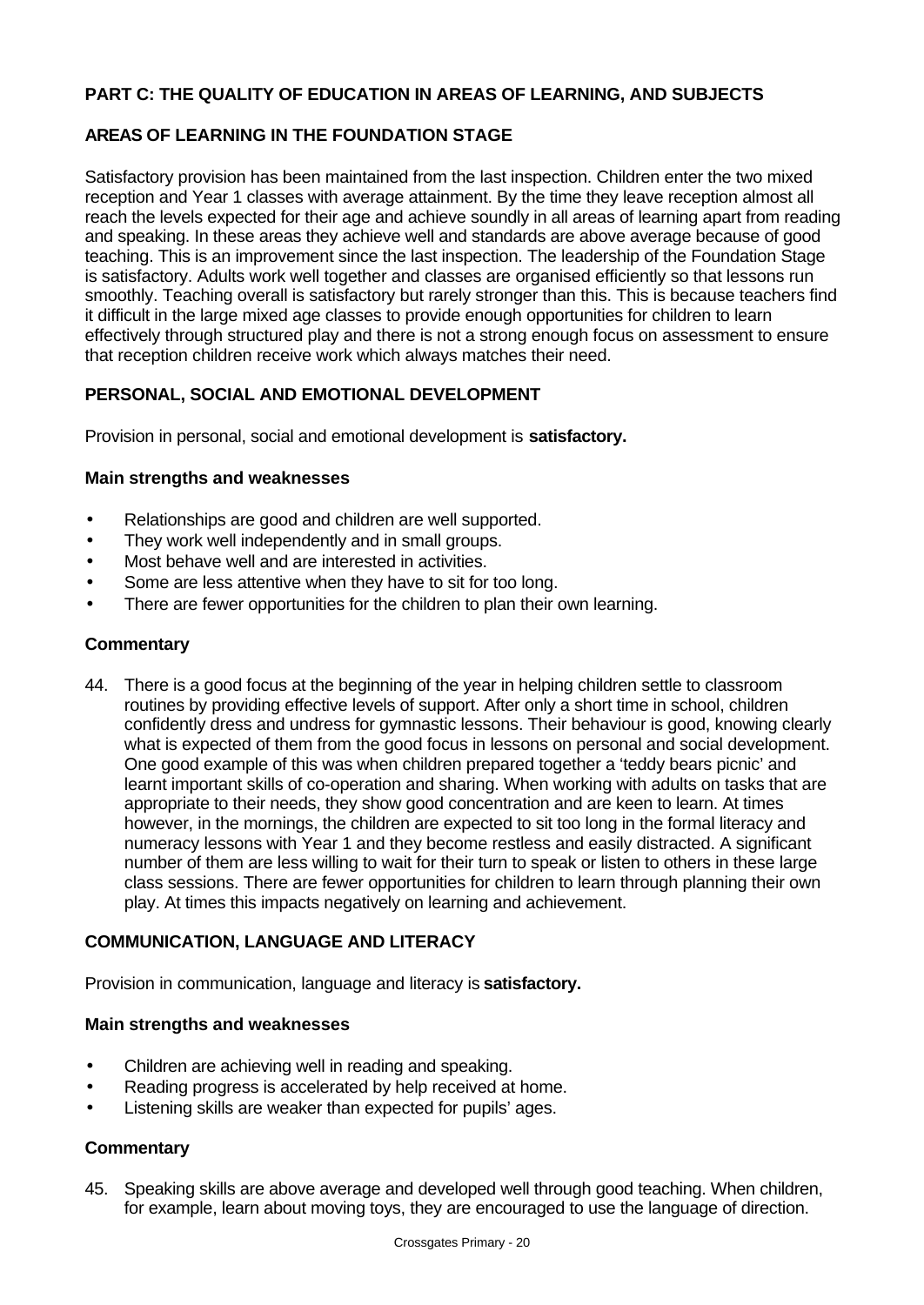Most speak confidently about toys brought from home and explain fluently how they work, using words such as backwards and forwards. In the afternoon sessions children have more opportunities to extend their speaking skills through play. In the 'toy shop' they carry out some very good dialogue as the 'shopkeeper' and 'customer'. One child said to the shopkeeper, "I've only got a cash card and no money. Will you take that?" Listening skills are weaker than spoken language mainly because young children are expected to sit for too long with the Year 1 pupils when class teaching is taking place. Children's early reading skills are good because regular sessions take place to hear them read individually and together. Through good teaching, many children are already on a reading scheme with the more able reading confidently, building unknown words and talking about the characters in books. Most children receive a lot of help with reading at home and this is valued highly by the school because it makes a very positive contribution to their learning. Nearly all children write their own names and are learning letters and a few words. By the end of the year, higher attaining children write simple sentences such as, "I went for a walk to look at the ships". Although they have good opportunities to write freely, at times there is too much emphasis on adults writing words for them instead of helping them to use their skills so that they try to do so independently.

## **MATHEMATICAL DEVELOPMENT**

Provision in mathematical development is **satisfactory.**

### **Main strengths and weaknesses**

- There is a good focus on helping children to learn their numbers to ten.
- There is less focus on children explaining their ideas or learning practically.

### **Commentary**

46. The whole class emphasis in the numeracy lesson is used well to help children acquire a basic understanding of numbers to 10 and above. However, there is too much concentration on activities that follow in completing work sheets that do not help children to explain their ideas to others or to become skilled at problem solving. Good resources, for example, were used in a lesson to explain the passing of time and children talked about their favourite days of the week. In the activities that followed however, there was no practical focus to help reinforce the learning and for most of the time the children coloured and cut out pictures and sorted them into different times of the day. During this session they received no focused support and the classroom assistant spent most of the time managing the group rather than helping them to learn. More meaningful opportunities take place in the afternoon to help children learn their mathematical skills practically when there is a much more informal approach. They learn about different shapes with play dough and how to give change in the 'toy shop' from 20 pence. A registration session was used productively to help children learn about subtraction, with one child quickly working out that, as there were six children out of thirty absent, then twenty-four were present. Although water play is present, a lack of space makes it difficult to provide regular time for playing in sand area.

## **KNOWLEDGE AND UNDERSTANDING OF THE WORLD**

Provision in knowledge and understanding of the world is **satisfactory.**

#### **Main strengths and weaknesses**

- There is a good focus on visits and visitors to enhance learning.
- Children have good opportunities to celebrate major religious festivals.
- There are too few opportunities for investigations, such as in simple science observations.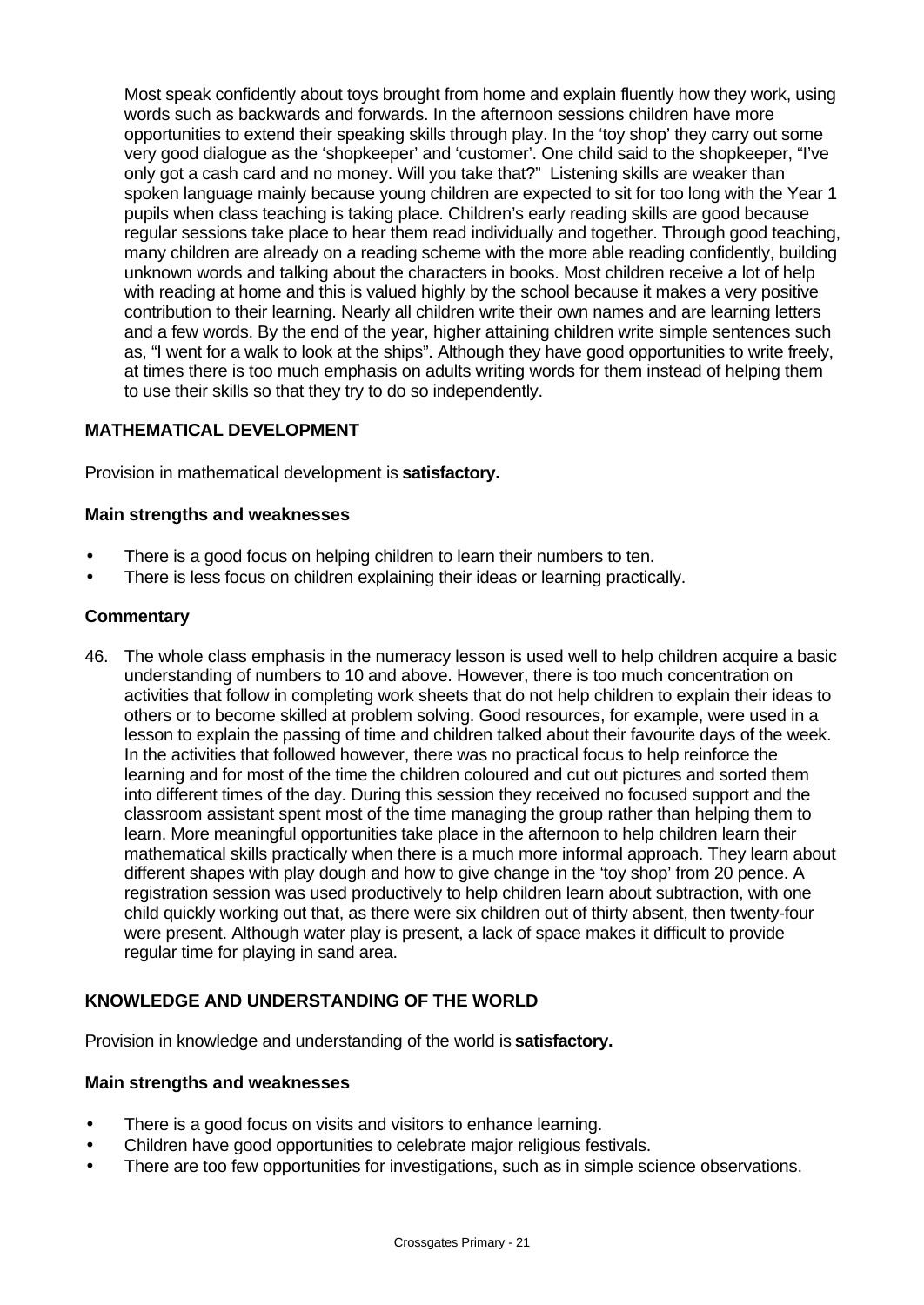## **Commentary**

47. Visits and visitors are used well to help children learn about their world. Grandparents visit to help children understand about the past and present and a visit to a local farm increases the children's understanding of growth and how to care for animals. In religious education they celebrate many of the important festivals. At the time of the Chinese New Year they prepared Chinese food and dressed up to perform a special dragon dance together. A good session was observed in which children learnt design and technology skills well by making a 'jack in the box'. Although planning shows that children have recently examined objects with magnets, there are not enough of these practical activities taking place regularly. Computers are used well to support the different areas of learning. Most children are moving the mouse confidently to make patterns and can use the keyboard to write out their own captions for the pictures they draw.

# **PHYSICAL DEVELOPMENT**

Provision in physical development is satisfactory.

## **Main strengths and weaknesses**

- The hall is used well to develop pupils' control and co-ordination skills.
- The outdoor adventure playground and other outdoor areas are used often but their use is not carefully structured or planned for.

## **Commentary**

48. Although there is an outdoor area near the reception classes, which has recently been improved with a good range of fixed equipment, almost all planning in physical development relates to lessons in the hall. The co-ordinator has identified the need to use this area more widely. On a few occasions the area is used for children to move freely on wheeled vehicles and to balance on the climbing frame and other equipment. A regular session in the hall was observed. The children moved and balanced in different ways with satisfactory levels of coordination and control. They were very pleased to show others what they could do when asked to demonstrate a particular movement.

## **CREATIVE DEVELOPMENT**

Provision in creative development is **satisfactory**

## **Main strengths and weaknesses**

- Formal music is taught very well
- There are very few opportunities for children to make music independently
- There is not enough choice in the mornings for creative play

## **Commentary**

49. The children benefit considerably from a short weekly music session with a specialist teacher, who is helping them to gain a strong enjoyment for the subject. This teacher was very skilful in helping them to keep to the beat and vary the dynamics. However, there are few occasions when children play instruments regularly and the results of this were seen in the music lesson, when some found it difficult to hold the instrument correctly. There are good opportunities for children to work with adults on a range of art and craft activities, such as making wrapping paper for Christmas, or painting their favourite toys. However, there is little free access to paint and other materials for children to experiment and try out their own ideas. Listening centres are also not always freely available for children to listen to songs or tape their own stories. Nevertheless the focus of the creative play area is changed regularly to keep interest levels high and develop children's imagination.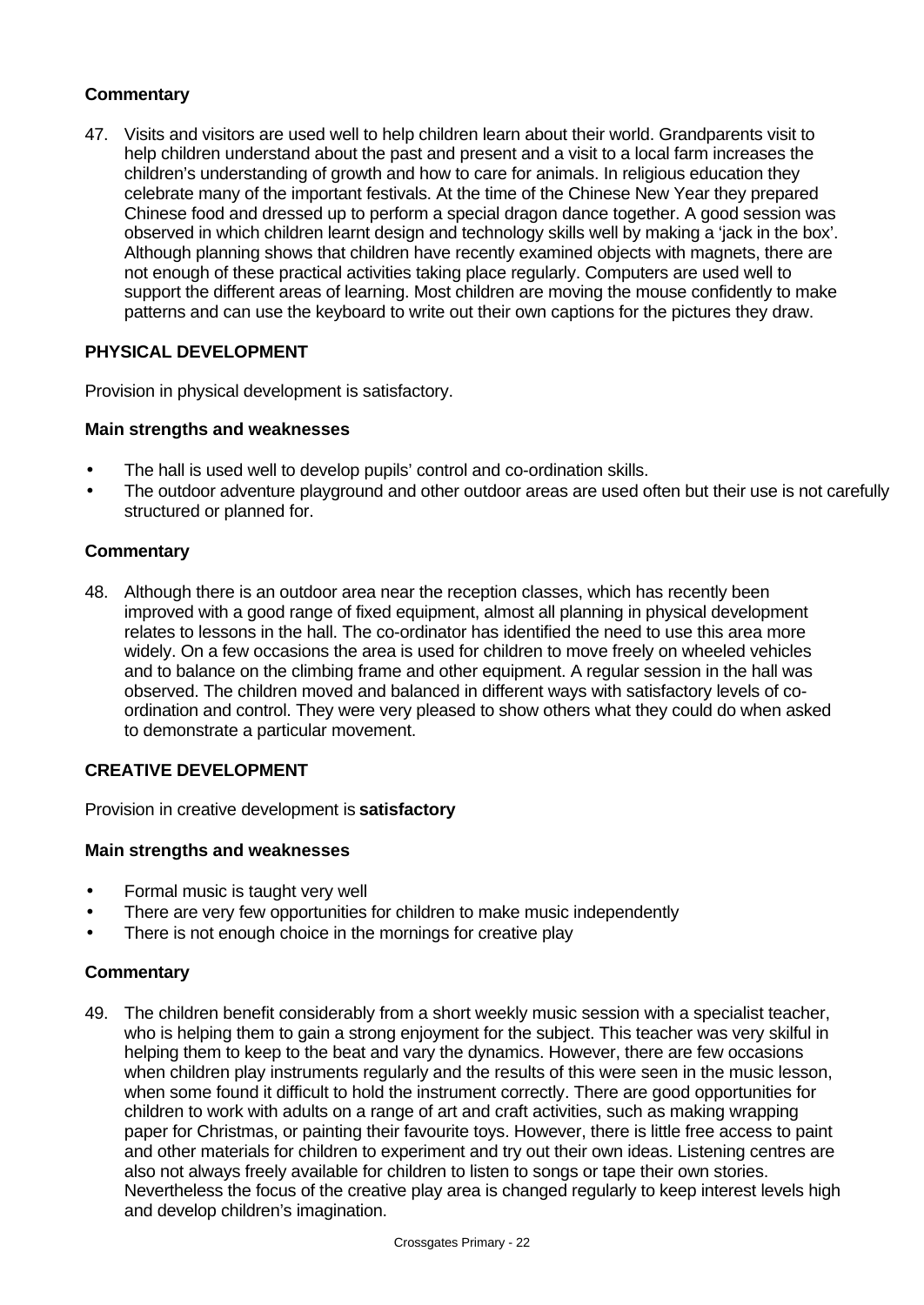## **SUBJECTS IN KEY STAGES 1 and 2**

## **ENGLISH AND MODERN FOREIGN LANGUAGES**

English was inspected fully and is reported in detail below. French was sampled.

50. Two lessons were seen in French. It was not possible to make a judgement on standards and achievement. Pupils in Years 5 and 6 get one lesson per week and the subject is led and taught by a very talented and enthusiastic part-time teacher. The teaching seen was very good. A particular strength is the obvious enthusiasm for the subject demonstrated by the teacher. She makes learning fun and challenging. For example, in one lesson, the pupils had to describe clothing in French and say what colour it was or if it was striped. The teacher had brought fashion clothes to wear and had set up the room with a microphone and carpet to represent a fashion show. Pupils worked in pairs to prepare their words and sentences. Then, while one pupil paraded down the catwalk, the other described what their partner was wearing in French. Pupils helped each other very well with difficult words and worked hard to gain some perfection. In another lesson on 'the family', the teacher and pupils worked for at least 30 minutes talking and answering questions entirely in simple French. The lessons and work seen in pupils' books indicate that pupils listen and respond to French and they read and write in French whenever it is appropriate. They are becoming familiar with French sounds, have a simple knowledge of the written form and grammar of the language and are increasing their knowledge of French and European culture.

## **English**

Provision in English is **very good.**

## **Main strengths and weaknesses**

- There have been very good improvements to provision since the last inspection because of very good leadership and management of the subject.
- Standards are well above average in Year 2 and above average in Year 6.
- The teaching and learning is very good and because of this pupils achieve well.
- There are many opportunities for pupils to extend their speaking skills.
- English is promoted exceptionally well across the curriculum.
- Assessment is still underdeveloped although marking is very good.

- 51. The subject leader has shown a clear vision and commitment in tackling the weaknesses from the last inspection. Every aspect of provision, apart from assessment, has shown good improvements and teaching has risen from satisfactory to very good. Very good provision has been achieved through rigorous monitoring of teaching, by tracking pupils' progress and then taking effective action. Above all, the subject leader, through her own outstanding practice and high aspirations, has supported and led a staff who share her ambitions for high standards and are teaching very effectively. She has also ensured that the subject is further enriched by inviting authors, poets and theatre groups into school as part of regular 'arts weeks'.
- 52. English is taught exceptionally well not only in literacy but across all subjects; that is why pupils are achieving well and making very good gains in their learning. Standards are above average by the end of Year 6 in reading and writing and well above average in speaking. Although this is lower than the well above average standards in the 2003 national tests, it is explained by a higher number of pupils than usual with special educational needs in the current Year 6. The standards by the end of Year 2 are well above average and match the 2003 national tests.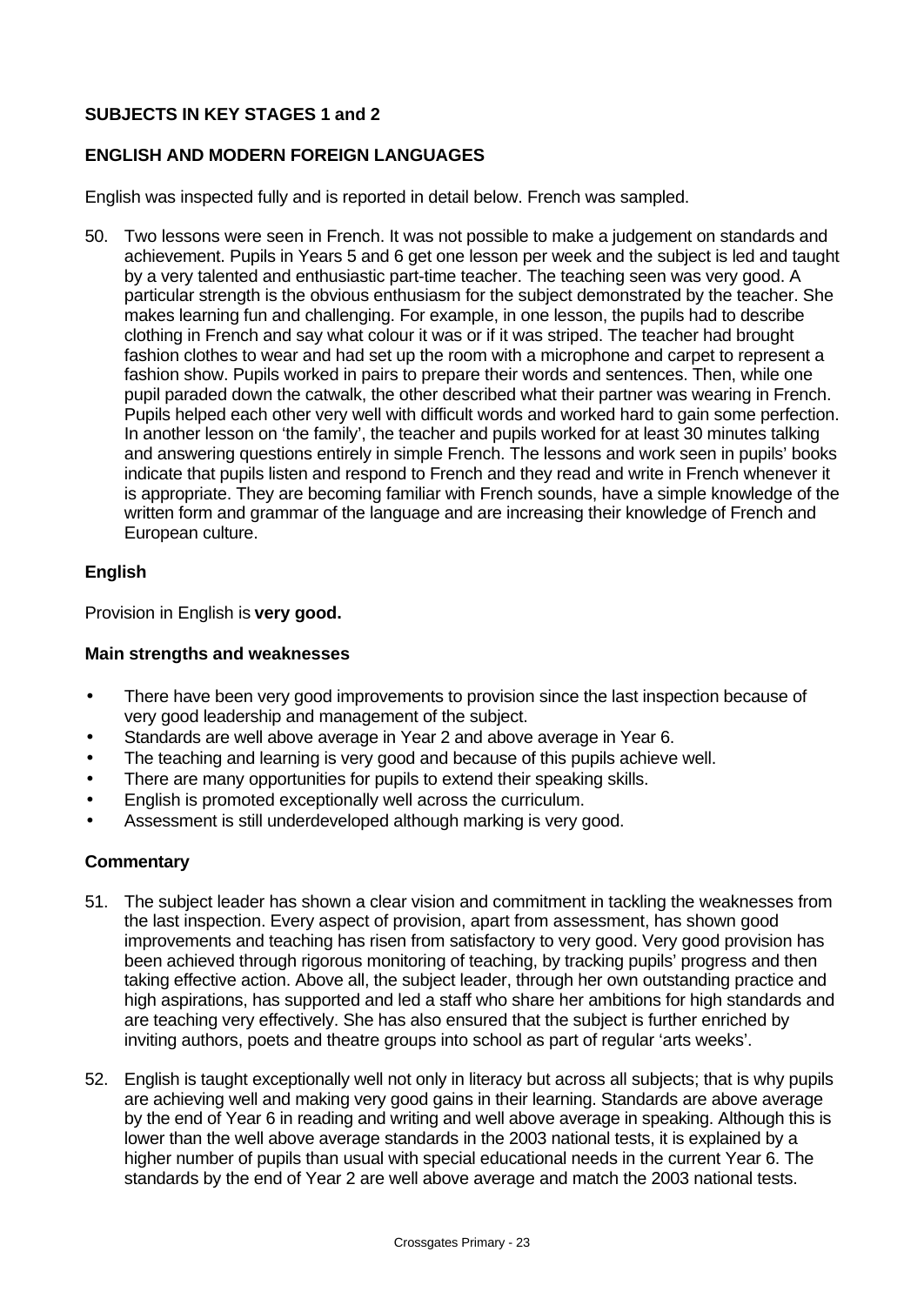- 53. There is a strong commitment by everyone to improve pupils' learning in English by providing a rich range of opportunities. The teaching is consistently very good and with examples of excellent practice. The successful teaching is characterised by high expectations of what pupils can achieve and a confident and imaginative delivery of the lesson, which captures pupils' enthusiasm for learning. Every minute is spent productively and creatively in helping pupils, including those with special educational needs, to learn rapidly. So successful was one teachers' demonstration on similes that pupils, in their enthusiasm to write their poems ran to their desks and immediately became totally engrossed for the next half hour. In these class demonstrations, explanations are clear and questions are always lively and challenging, encouraging pupils to consider and think carefully about their answers. One of the strongest features of teaching is the enthusiasm of teachers to bring the language of English alive in all subjects and help pupils to express their own ideas very powerfully in their writing. Excellent examples are seen everywhere around the school. In Year 4, a pupil wrote after a visit to a local wood, "Midday and the fresh, sweet and warm smell of summer was in the air. A hiss of wind cools down the trees and butterflies happily playing are wishing summer will never end." In contrast a very strong piece of journalistic writing about World War Two written by a pupil in Year 6 ends, "At last we can report the joyful news we have all been waiting for during the last six terrible years. The war is over. Today is Victory Day in Europe".
- 54. Teachers use every opportunity to develop pupils' speaking skills. There is a strong climate of encouraging pupils to express their opinions in discussions and take part in assemblies and productions. It is not unusual for pupils to demonstrate a science experiment on their own in assembly. The recent Christmas concerts have given pupils outstanding opportunities to extend their drama skills by performing to an audience. Because speaking is given such a strong focus, pupils, by Year 6, are highly articulate and confident speakers and performers. Their levels of self-confidence are high. The very good relationships in the school encourage pupils to express their ideas freely because they know they will be listened to sensitively.
- 55. Progress made in reading is very good because of a structured programme, a wide range of books and very good opportunities to practise reading regularly at home and school. The methods for teaching reading have also improved significantly from the last inspection. Not only are pupils heard to read during the literacy lesson, but time is also found to hear them read individually. This regular practice and the very good support pupils receive with reading at home have a very positive impact on their learning and achievement.
- 56. The procedures for assessment, although detailed, are not used consistently across the school. Individual targets are set but they are not always very precise and are not reviewed regularly enough. Marking, however, is very good and clearly shows pupils how well they are doing and the next step in their learning.

## **Language and literacy across the curriculum**

57. The teaching of literacy skills in all other subjects is excellent and significantly enriches speaking and listening, reading and writing. History is used exceptionally well to extend the range and variety of writing and as a powerful tool in generating an interest in writing from boys who, in the past, have been less keen to write. Already pupils in Year 4 are writing a balanced report on the changes in industrial life in Victorian times, while in Year 2, pupils carry out their own research into what different people though about Florence Nightingale. ICT is often used to edit work and produce writing to very good presentation standards.

## **MATHEMATICS**

Provision in mathematics is **good.**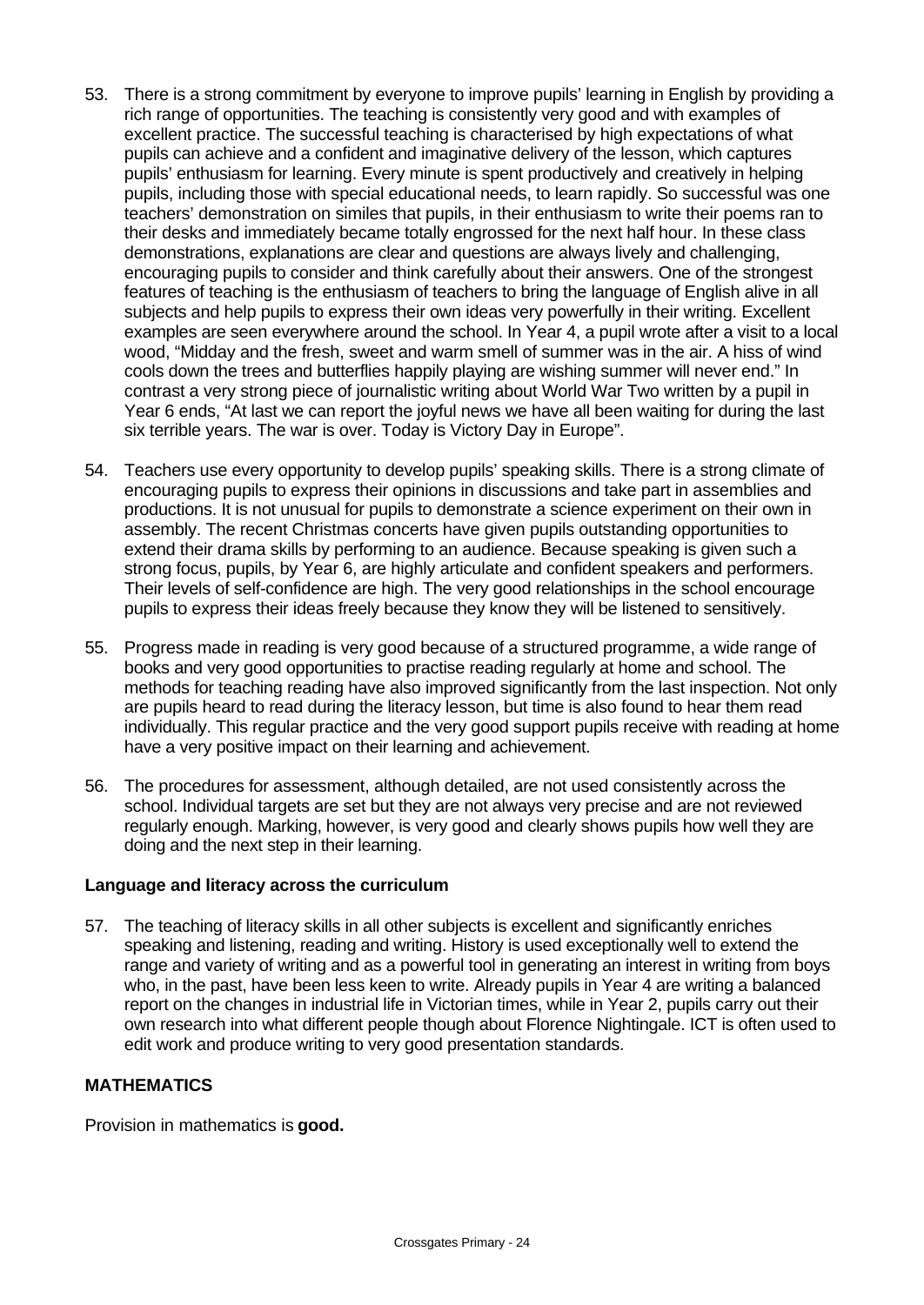### **Main strengths and weaknesses**

- Standards have improved since the last inspection and are above average by the end of Year 2 and Year 6.
- Pupils learn and achieve well because of well planned lessons and good teaching.
- The subject is well monitored and pupil performance data analysed to determine areas for further improvement in pupil attainment. This is ensuring that standards are rising.
- Assessment information is not used accurately enough to set individual targets that are sufficiently precise.

### **Commentary**

- 58. As a result of analysis of pupils' performance in national tests and especially the average result in 2003, the subject leaders recognised that pupils in Year 6 could neither calculate quickly and accurately enough when carrying out mental arithmetic, nor use their knowledge and skills to good effect when solving problems. These areas have now become a focus for teaching in the upper part of the school so that more pupils will attain the higher levels in national tests. This is already beginning to have an impact as standards of pupils in Year 6 are now above average. Pupils in Year 2 continue to attain high standards as they have done over the past few years.
- 59. Teachers use the National Numeracy Strategy to good effect to provide a structured approach to learning and ensure that pupils achieve well. No matter what their attainment, pupils work hard and produce work that reflects all aspects of the subject. Tasks are adapted to suit each age and attainment level. Extension material is provided for higher attaining pupils, whilst those with special educational needs are supported well during lessons, enabling them to take a full and active part. Teachers' own subject knowledge is good and they use investigational approaches well to challenge and develop pupils' thinking skills. The quality of teachers' questions and their focus on mathematical vocabulary also help to develop pupils' learning well. They give pupils time to explain the strategies they have used to reach their answers and this both develops their speaking and listening skills and provides alternate models of working. Their high expectations of pupil performance, behaviour and work rate ensure that learning is purposeful and levels of achievement are good. Good resources are often used to illustrate concepts, as in a lesson for pupils in Years 5 and 6, when the teacher used shapes on a whiteboard to demonstrate rotation.
- 60. The subject leaders observe lessons and monitor teachers' planning for lessons and pupils' work. As a result of the very careful analysis of pupils' results in the tests taken at the end of each year, they are able to track pupils' progress as they move through the school. Individual targets for pupils to work towards are not currently used consistently. Similarly, whilst marking is done regularly, teachers' comments do not always challenge pupils' thinking and help them to develop concepts further.

### **Mathematics across the curriculum**

61. Mathematical skills are used in science to measure and present data in the form of bar charts and graphs. Pupils also use measuring in design and technology, whilst in geography they analyse data from surveys, use co-ordinates in map work and time lines in history.

## **SCIENCE**

Provision in science is **very good.**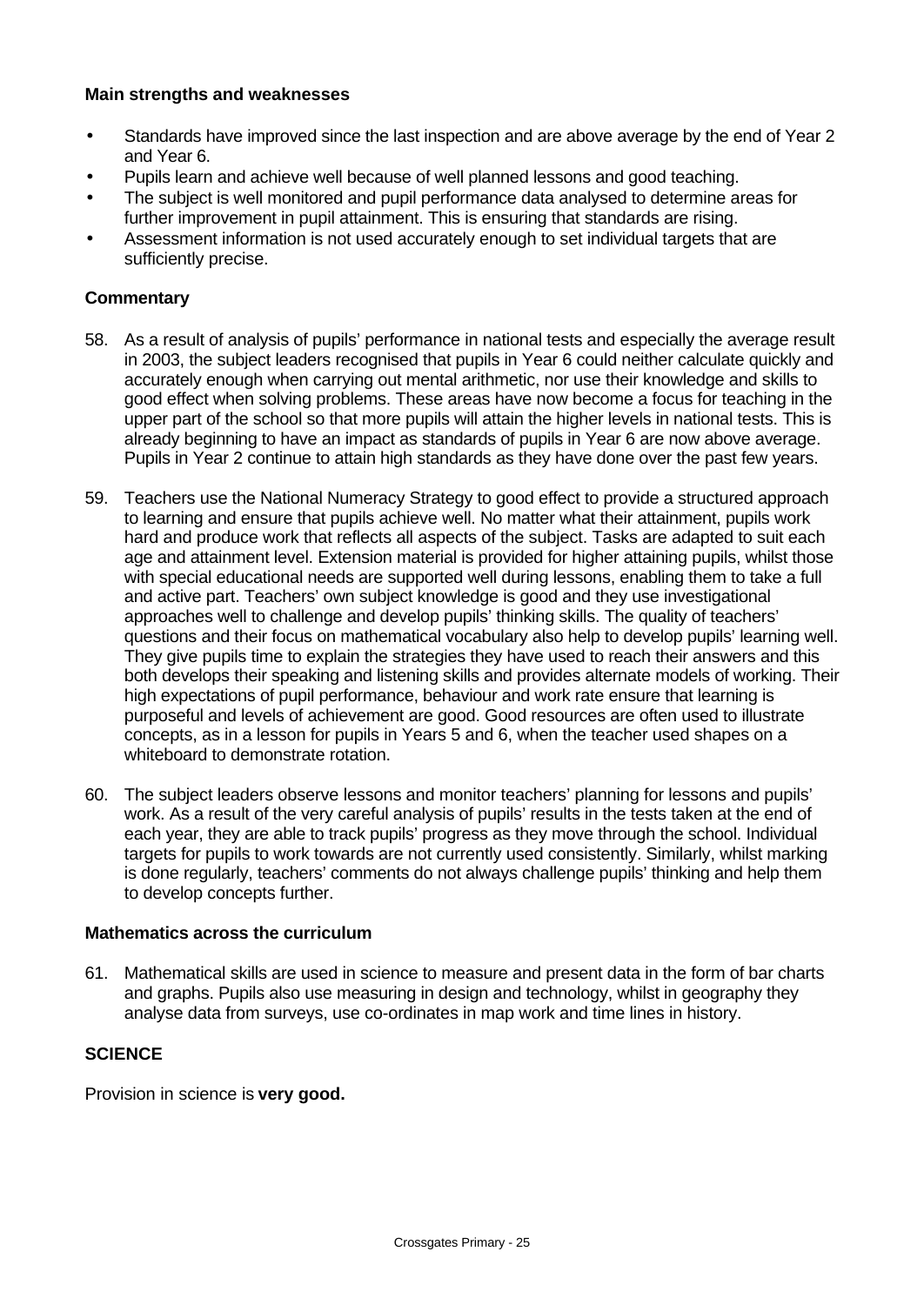### **Main strengths and weaknesses**

- Standards are above average. Pupils achieve well by the end of Year 2 and very well by the end of Year 6.
- Stimulating teaching challenges pupils in most classes by involving pupils heavily in their own learning.
- Assessment procedures are not detailed enough to indicate to both pupils and teacher the National Curriculum levels achieved, or to indicate any weaknesses that may need more support.

- 62. Standards are above average by the end of Year 2 and well above average at the end of Year 6. This represents a very good improvement at the end of Year 6 from the findings of the previous inspection where they were satisfactory throughout the school. The 2003 test results for Year 6 were well above average. All but one pupil reached the expected Level 4 or above.
- 63. Lessons focus on an investigative, experimental approach, which gives pupils a very practical feel for the subject. For example, Year 6 improved their understanding of light by using a torch to cast a shadow of cardboard cutout onto a large white sheet. They were trying to find out if the size of the shadow increased or decreased if the position of the torch changes. Pupils are given good opportunities for discussion and to make conclusions based on practical experience. For example, Year 2 pupils discussed the many ways that light is very important, such as during an operation in hospital, at the cinema, or using a computer. Their conclusions on how light is produced and its importance were good.
- 64. The quality of teaching and learning is good. Teachers introduce lessons well, plan the main content using stimulating and motivating ideas and ensure pupils have fulfilled all the objectives well by building a strong conclusion to the lesson, which tests understanding. A great strength in the teaching of science is the way the teacher involves the pupils in their own learning. For example, pupils in Year 3 were given a well selected collection of materials like tin foil, clear plastic, wood, coloured paper, felt and a piece of paper towel. They had to predict which they thought would let no light through, which would let a lot through and which would only let some light through. However, because they were told not to hold the material up to the light before their prediction, this resulted in a very good group discussion with pupils making different suggestions, sometimes disagreeing with each other as they brought their wide experience to bear. This discussion stimulated interest very well. Pupils made thoughtful predictions, which were at a much higher level than would be expected for that age group. It was obvious that pupils are very familiar with this kind of personal approach and very rarely get lessons directed entirely by the teacher. Work seen in their books also confirmed this approach. Many examples were also seen where pupils use books, documents, CD-ROMS and the Internet for discovery and research. Pupils thoroughly enjoy this approach, gain a great deal of confidence and tackle problem solving with enthusiasm and success.
- 65. Leadership and management of the subject are good. The key issues in the previous report have been addressed and more time is now given to the teaching of science. The co-ordinator monitors the teachers' planning and pupils' work on a regular basis and gives advice and support. There is a good scheme of work and, although science is taught through different topics, the co-ordinator has ensured that all areas are covered even if they do not fit into a topic format. Some assessment procedures are carried out but these are not detailed enough to indicate to the pupil or the teacher the National Curriculum level achieved. Nor does it clearly indicate any areas that may be weak and it is more difficult to set work which always matches the needs of pupils. The co-ordinator is aware of this and is shortly to introduce some more appropriate assessment procedures.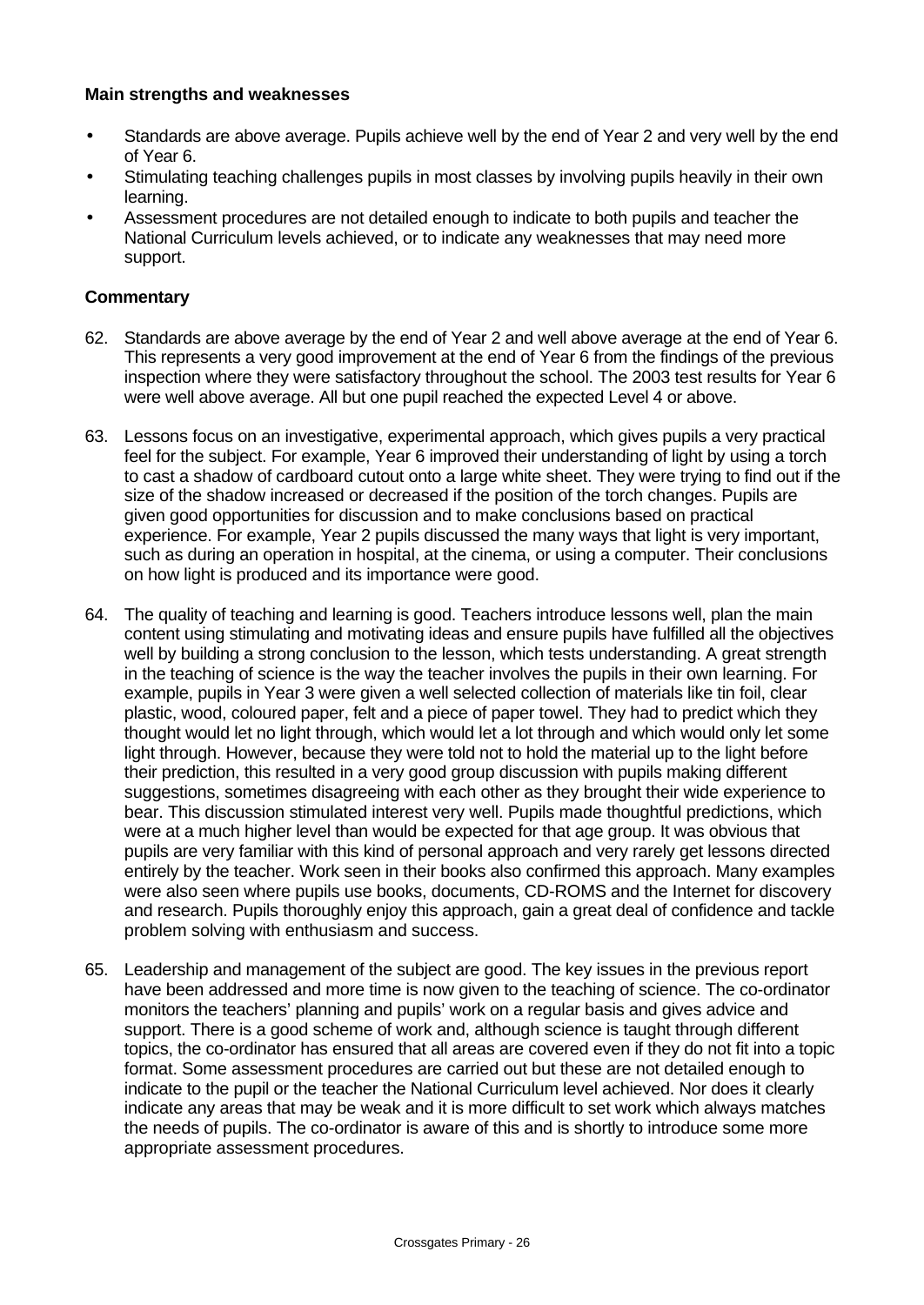## **INFORMATION AND COMMUNICATION TECHNOLOGY**

- 66. No lessons were seen during the inspection so no judgement can be made on provision or teaching. However, from an analysis of pupils' work and a discussion with the joint leaders of the subject, it is clear that most aspects of the subject are covered, although aspects of control technology are limited. The school has plans in place to improve this aspect. The subject leaders have developed an excellent website that is updated weekly. It is used to communicate with parents and governors as well as providing a reflection of the work of the school for the community at large.
- 67. During the inspection, almost seventy per cent of the school's computers were seen in active use at any given time. Although the school has chosen not to have a computer suite, the good use of classroom computers, all linked to the Internet, together with the equally effective use of the small number of laptops available, has ensured that pupil attainment is above average throughout the school and achievement in the subject is good. This is also the result of small group teaching in specific skills and good use of ICT across the curriculum to practise, apply and extend what has been learned. The school has a good range of software to support teaching in literacy and numeracy and is developing a similar bank for other subjects. The staff are enthusiastic about the possibilities the subject opens for the whole curriculum and their lively approach has resulted in higher standards than were seen at the last inspection. The school has yet to develop a portfolio of pupils' work although samples of individual work are included in pupils' records of achievement, which helps parents to have a clear picture of what pupils are doing.
- 68. The use of ICT across the curriculum is a strong area of work in the subject. Teachers provide many opportunities for pupils to use ICT to foster learning in other subjects. Word processing software is used well to present work in an eye-catching way in a number of subjects. Pupils in a Year 1/2 class were writing letters to Father Christmas on a pre-determined, colourful backdrop and they already understood the technical process needed to print and save their work. Links between ICT and English, mathematics, science, art, history and geography are working well. During the inspection pupils in Year 6 were observed working on spreadsheets showing the results of the weight bearing properties of materials in design and technology.

## **HUMANITIES**

Religious education was inspected in full and is reported in detail below. No lessons in geography and history were seen, but evidence was gathered from work samples, displays in classrooms and teachers' planning.

- 69. Teaching **in geography** grows from a study of the pupils' local environment and experiences and moves on to the wider world. By Year 2, pupils undertake simple fieldwork and make maps and plans. Older pupils study geography within topics, such as weather, environmental change, and look at the impact of human activity. By the time pupils reach Years 5 and 6 they have a knowledge of Europe and are beginning to understand aspects of the wider world, such as life in an Indian village. The examples of pupils' work indicate that, as in other aspects of teaching, a lot of the work is based on pupils' own research using maps, books, documents and data collected by field work. There is very good use of computers to draw graphs and carry out research using the Internet. The work seen indicates that standards are above average at the end of Years 2 and 6 and pupils are achieving well. This is a good improvement on the standard attained in the previous inspection.
- 70. No lessons in history were seen but evidence was gathered from work samples in classrooms and teachers' planning. Teaching **in history** grows from younger pupils getting their first understanding of the passage of time through looking at the changes in their own lives and those of their family and other adults. They listen to stories from the past about famous people, such as Florence Nightingale. As they get older, they study the invaders and settlers that have affected our country, such as the Romans, the Anglo-Saxons and the Vikings. Those pupils in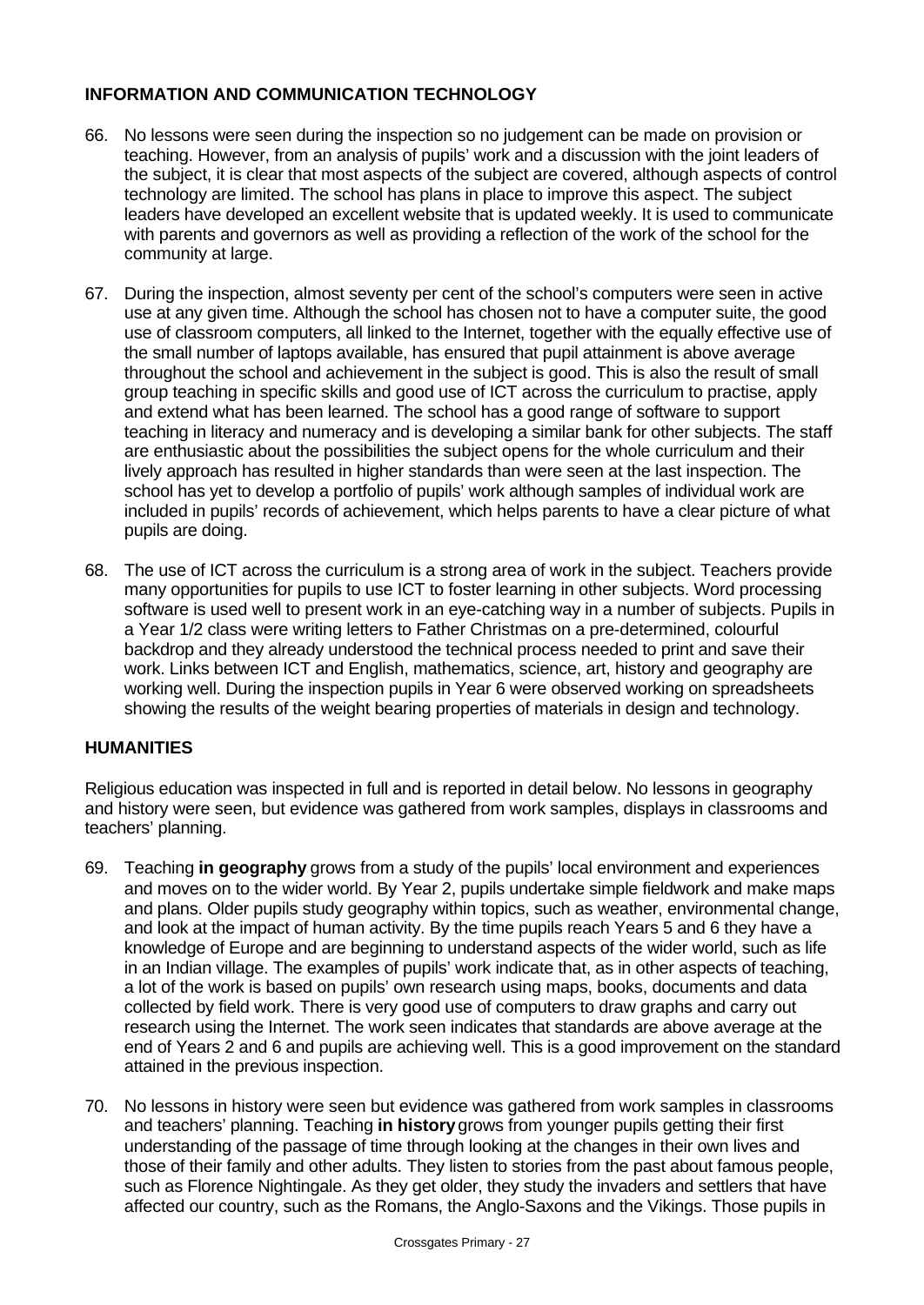Years 5 and 6 are involved in work associated with the Ancient Egyptians and the Victorians. A particularly good investigation is carried out on Britain since 1930, including work on World War Two. As with other subjects, it is clear that pupils carry out a lot of personal investigation work using books, documents, artefacts and the Internet. In addition, many of the skills developed in literacy lessons are transferred very well to history. For example, pupils write extensively in history for a wide range of purposes. Some very good descriptive pieces were seen, expressing feelings of what it must have been like to be caught up in the Blitz in London. Pupils also pretended to be evacuees and wrote emotional letters home to their parents. The topic books produced by most of the pupils are of high quality. They indicate that standards are above average at the end of Year 2 and by the time pupils leave the school their standards are well above average. Pupils achieve very well. This is a good improvement at the end of Year 2 compared to the standards attained in the previous inspection. Improvement is very good at the end of Year 6.

## **Religious Education**

The provision for religious education is **good**.

## **Main strengths and weaknesses**

- By Year 6, standards are above those set out in the locally Agreed Syllabus.
- Teaching in Years 3 to 6 is good and supports the good achievement of pupils.
- Pupils use the debating skills well to explain their thoughts to others.
- On occasions, the facts of religion are discussed without a great deal of reference to the feelings and emotions that go with a religious belief.

- 71. By Year 6, pupils have a good knowledge of Christianity, Judaism and Islam. Their achievement in religious education is good and is an improvement since the previous inspection. No lessons were observed in Years 1 and 2 and the evidence available to judge standards, achievement and teaching was limited. Therefore, no judgements can be made for Years 1 and 2.
- 72. Important aspects of the curriculum provided in religious education are good and meet the requirements of the locally Agreed Syllabus. Work effectively focuses on learning about religious and human experiences. The principal focus is the teaching of Christianity, with Islam and Judaism studied in appropriate depth. The subject fits in well to the school's approach of teaching through topics. For example, during the topic of light in science, the religious education lesson covered the importance of light in some of the world religions, such as candles at Christmas, Jesus being the light of the world, the Jewish festival of Hanukah and the Islamic Festival of Light.
- 73. Teaching overall in Years 3 to 6 is good. There is a good expectation by teachers that pupils will respect the opinions and beliefs of others and this is very evident in pupils' everyday behaviour and in their discussions in lessons. Debating skills are often good, well related to pupils' outstanding confidence and their very good speaking skills. Pupils' understanding of the importance of the church in Christianity and in the community is enhanced by visits to the local Church of England building and fairly regular visits from the local vicar. Pupils also are encouraged to use the Internet to research places of worship in other religions and they view the inside of a mosque and a synagogue on the screen. However, the school does not regularly visit other places of worship other than Christian Churches. This limits their preparation for life in a multi-faith and multi-cultural society. On a few occasions, there can be an over emphasis of the facts of religions and religious practices without a reference to the emotions and feelings associated with those practices.
- 74. The leadership and management of the subject is good. The co-ordinator has a good knowledge of the subject. She has improved coverage by setting up good links with related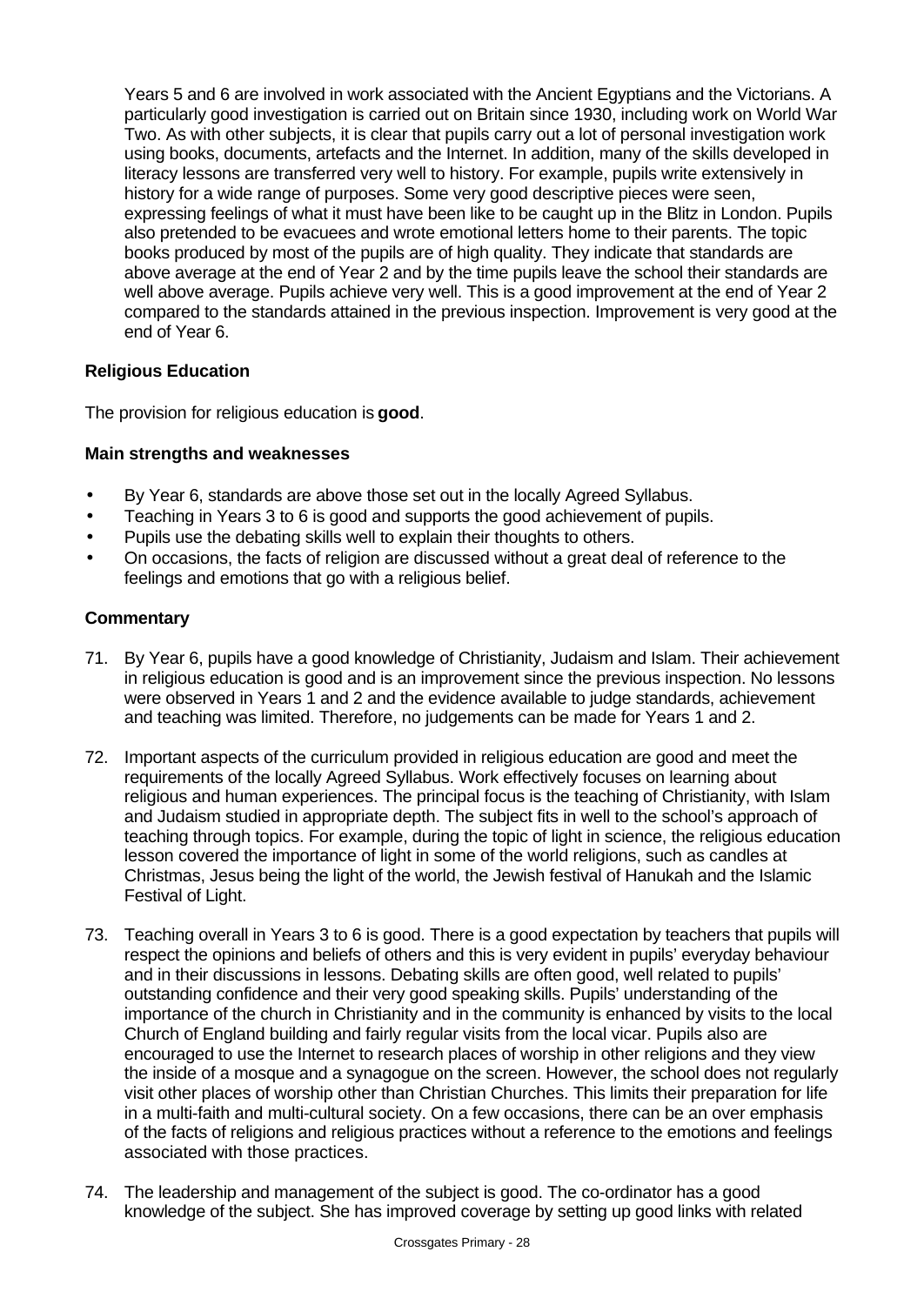lessons like circle time and personal, social and health education and citizenship education. Special themes discussed in assemblies are carefully planned and are linked on occasions to topics in religious education. Teachers make good use of opportunities to develop pupils' literacy skills in lessons, which supports the high standards in English.

## **CREATIVE, AESTHETIC, PRACTICAL AND PHYSICAL SUBJECTS**

Art and design, music and design and technology are reported in full below. Physical education was sampled.

- 75. Not all aspects of **physical education** were observed and it is not possible to make an overall judgement on standards. However, standards in swimming are above average as almost all pupils swim the nationally expected 25 metres before they leave school and many swim much further.
- 76. Teachers plan lessons well. They start with some good ideas for warming up and skills are developed throughout the lesson, building well on early skills. A real strength of teaching results from the high expectations teachers have of pupils' behaviour and effort. This was demonstrated clearly in a good lesson for pupils in Year 5. Pupils responded with enthusiasm to their teacher's request to practise and refine their dance skills as they interpreted Celtic music. They persevered well to the end of the lesson, clearly improving. A strong feature of the lesson was the way the teacher chose pupils to demonstrate to others the way they had interpreted the music and the sequence of movements they used. This developed pupils' confidence very well and they gained from the comments of other pupils, who thoughtfully and sensitively would point out ways to improve. The co-ordinator is dedicated to improving standards. She has analysed the provision well and identified that dance is an area that is in need of further development and has organised several training sessions with the local education authority. Extra-curricular activities greatly enhance the provision of physical education. There is netball, rounders, football, cricket, gymnastics, badminton and athletics. These are often carried out as competitions with other primary schools. In recent years, the school has won tournaments in rounders, netball and a five-a-side football knock-out competition. Participation in sport is good.

## **Art and Design**

Provision in art and design is **very good.**

## **Main strengths and weaknesses**

- Standards attained by pupils, especially in Years 3 to 6, are high as a result of the rich curriculum.
- Teaching is often very good and inspires pupils to achieve very well.
- The subject is very well led and managed.
- Links between art and design and other subjects are well developed.
- Opportunities for pupils to experience three-dimensional work are less well developed.

## **Commentary**

77. There has been significant improvement in the standards attained by pupils in art and design since the last inspection. Attainment by the end of Year 2 is above national expectations and pupils are achieving well and by the end of Year 6 it is well above and pupils achieve very well. This is the result of good or very good teaching throughout the school and strong and talented leadership of the subject that has persuaded staff to use pupils' artistic skills in all subjects. The work on display was evidence of the high standards pupils attain and the progress they make as they get older.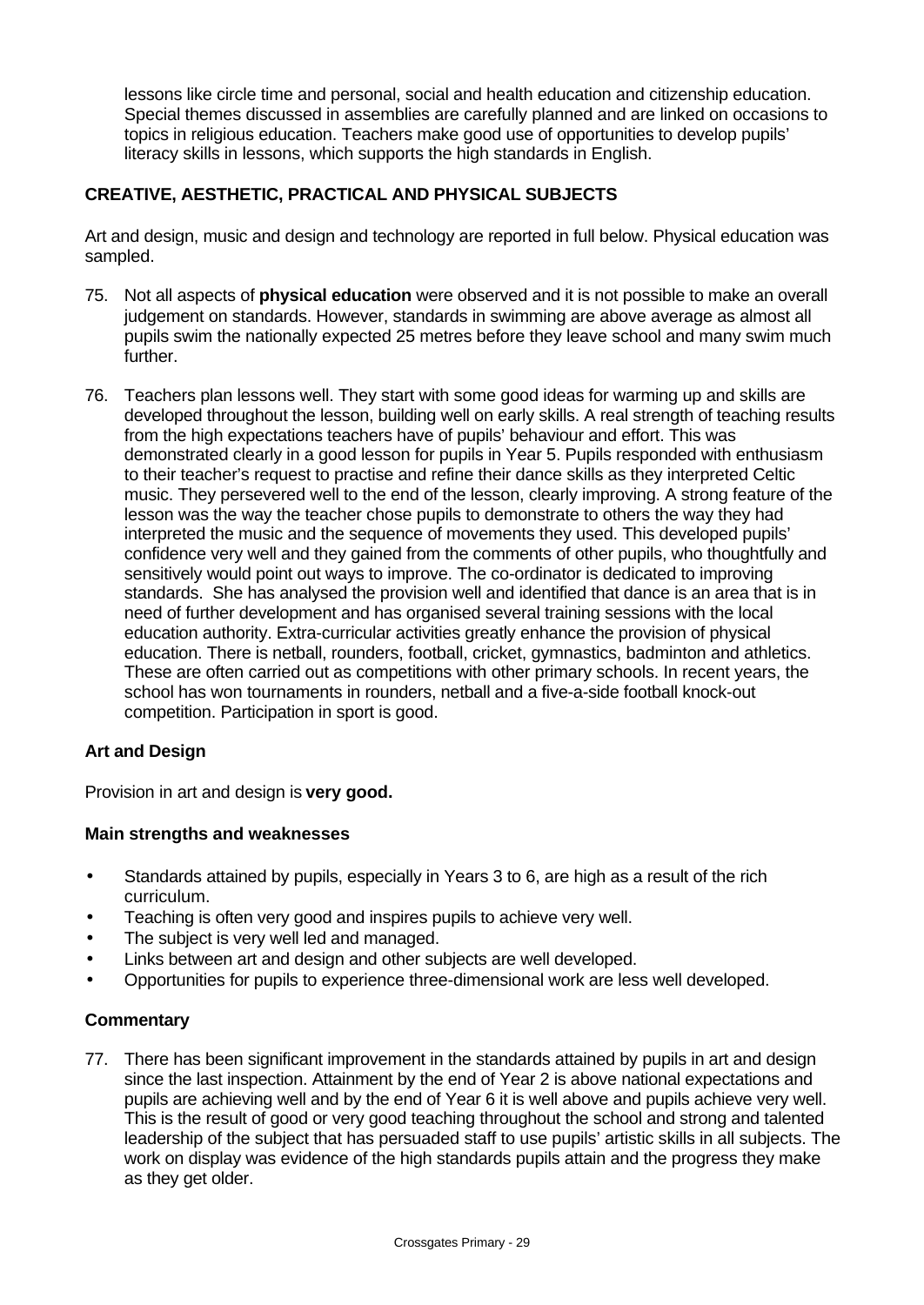- 78. Teachers are confident when teaching art, as their own subject knowledge is very good and the increase in the number of classroom support assistants has enabled smaller teaching groups and more individual help to be given. Teachers' own skills allow them to demonstrate techniques effectively to their pupils. Pupils experience a wide range of two-dimensional activities including pencil, charcoal and chalk drawing, water-colour painting and printing with sponges, fingers and feet. In a lesson for pupils in Years 4 and 5 on still life, the teacher skilfully introduced the lesson as a quiz, challenging pupils to identify the media used in a range of large photographs of still life works by various artists. This was followed by pupils constructing their own still life arrangement prior to representing it in pencil, pastel or paint. A Year 4 pupil when asked why she was smudging her work with her finger, replied that she was "blending" it. The standard of work in the lesson was of a high order and pupils achieved very well. Collage work is popular and pictures of Victorian dress produced by this technique had linked well with pupils' work in history. The school has its own kiln so pupils work with clay and examples of tiles and pots were seen during the inspection. Good three-dimensional sculptures are also made using Modroc, a modelling material.
- 79. Leadership and management of the subject are very good. The subject leader monitors teaching and learning by checking pupils' work and teachers' planning. She has ensured that the subject is very well enhanced in a number of ways. For example, visits out of school and visitors in. Links are established with the local art gallery and local artists visit the school. The school will host an artist in residence during the spring term and there is a popular art club for pupils in Year 6. As a result of the high profile enjoyed by the subject, pupils value art and the subject makes a very good contribution to their appreciation of western art and to their development and understanding of western culture. There is limited art and design work linked to other cultures.

## **Music**

Provision in music is **very good.**

## **Main strengths and weaknesses**

- Pupils achieve well and enjoy music.
- The quality of teaching and learning is excellent.
- Pupils play a wide range of instruments.
- There is considerable enrichment of music through school performances.
- ICT is not effectively used effectively to support the subject.

## **Commentary**

80. Standards by the end of Years 2 and Year 6 are above average and have been maintained since the last inspection. A specialist musician is used very effectively to teach music in all classes. Her challenging and exciting teaching is enabling pupils to achieve well in all aspects of music and to find lessons very enjoyable and stimulating. During the inspection, most classes were observed being taught by the specialist musician and her teaching was outstanding. An excellent lesson, observed for pupils in Years 2 and 3 and described below, demonstrates the skilful knowledge of the teacher in exploring rhythm and pulse and pupils' enthusiasm and keenness to learn. Most of the excellent features of this lesson appeared in all other lessons observed.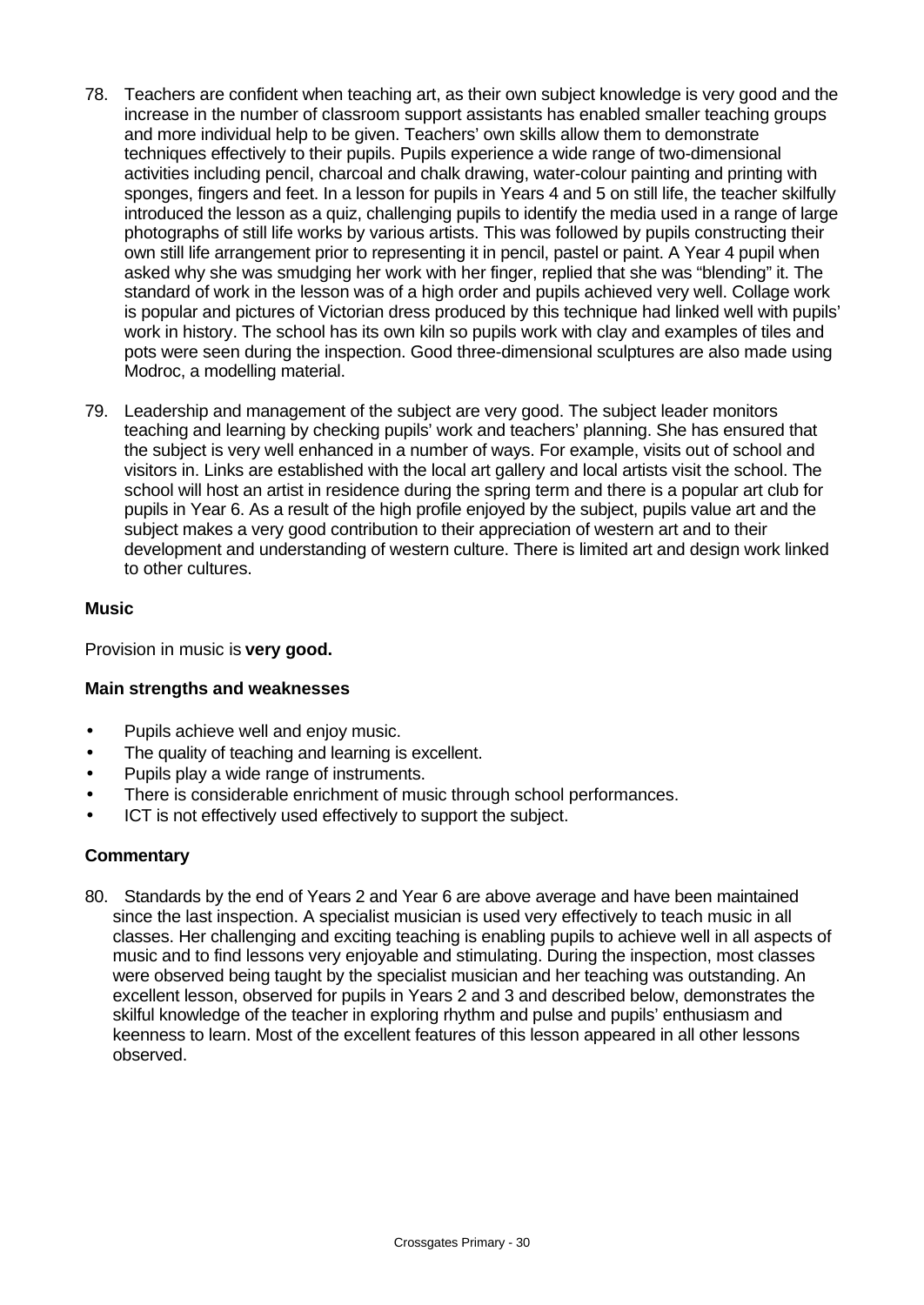#### **Example of outstanding practice**

**A Year 2 and 3 lesson was planned in such an exciting way that pupils were totally engrossed in exploring rhythm and pulse and the structure of music**

Not a minute was wasted in this lesson to teach and develop important skills in a very challenging way. When the teacher was sure that pupils could keep to a steady beat she raised expectations higher by asking them to chant their names to the beat. Then they moved on to explore the pulse of different words and by the end of a short lesson they could clap confidently the rhythm of different animals in a four part round and skilfully maintain their own part. When they used instruments to create different rhythms they were totally engrossed, because they were given exciting things to do. As well as learning to play some complex musical patterns, the structure and language of music was taught at the same time in a very practical way. In this inspirational lesson, the pupils achieved very well

- 81. There are excellent opportunities for pupils to broaden and enrich their musical experiences by joining a choir, steel band and recorder groups. About half the pupils in Years 3 to 6 also learn to play a variety of orchestral instruments and are taught by visiting musicians. Whenever possible the pupils learning instruments and the choir perform regularly in lessons and at concerts and assemblies. As a result, they develop the confidence and skills by performing to an audience and their self-esteem and interest in school life improve significantly. They also have a lot of fun and pleasure, as was clearly seen by pupils in Years 5 and 6 who were preparing for their Christmas performance of 'Smike' and by pupils in Years 3 and 4 who moved on to country dancing in the middle of their music lesson to extend their knowledge of rhythm and develop an appreciation of traditional music.
- 82. The music specialist's expert knowledge of the curriculum is used very effectively to plan lessons that are closely matched to pupils' needs. She leads the subject very well. She is fully aware that more opportunities are needed to include ICT into the curriculum for music and in her role as co-ordinator she is currently looking at various programs to extend the teaching and learning.

## **Design and Technology**

Provision in design and technology is **good.**

## **Main strengths and weaknesses**

- Pupils have a good understanding of the design process and they use this well to create good constructions. They constantly refer back to their design when evaluating their work.
- Standards are good throughout the school and pupils achieve well because of the good teaching they receive.
- Good resources are used well to promote pupils' learning.

- 83. Since the last inspection, standards have improved throughout the school. They are now good and pupils achieve well. This is, in part, because resources have been improved during this time so that pupils can be encouraged to make a reasoned choice of materials and tools with which to work. The subject leader has ensured that all aspects of the subject are covered well and that pupils have a good understanding of the design process. They produce clearly annotated design briefs, carefully executed products and honest evaluations, knowing that these will help them to improve their work and enhance their skills. She has also introduced more opportunities for disassembly into the curriculum so pupils can learn from the construction processes used by others.
- 84. All teaching seen during the inspection was good as lessons were well planned and provided suitable challenges for pupils. Teachers' questions stimulate rational predictions as in a Year 6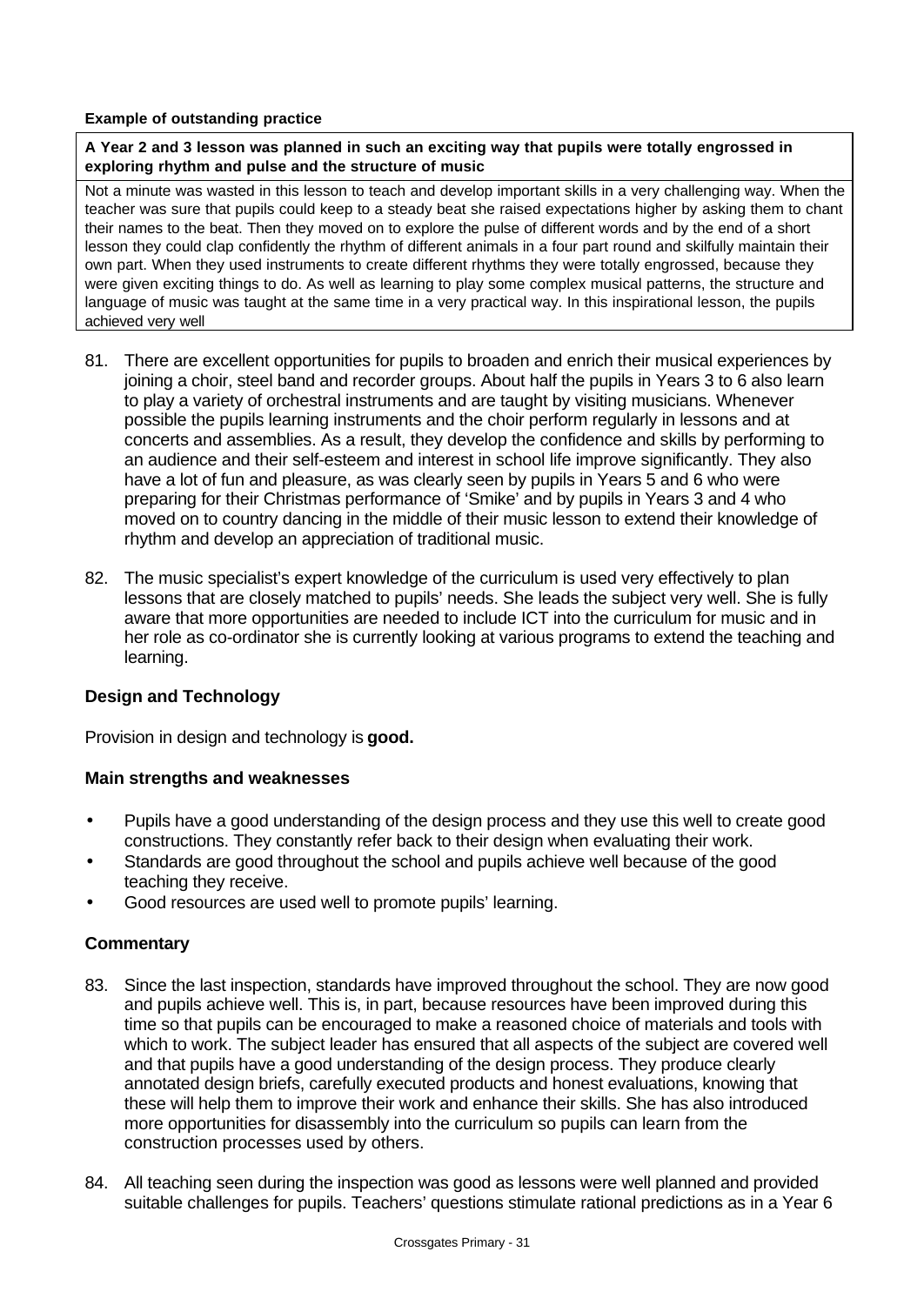lesson when pupils were using the concept of fair testing to decide which material would make the strongest handle for the bags they had made. They reasoned that if handles that had been constructed using glue were left to dry overnight they would be stronger than they were when the glue was still wet.

85. During the inspection, pupils were observed giving good accounts of the construction processes they had used and describing the changes they had had to make. This provided not only a good opportunity for the class to focus of how work might be improved but also provided good opportunities for pupils to develop their speaking and listening skills. As yet, class teachers keep informal records of pupils' attainment and progress, which they report to parents at the end of each year, but no formal system of record keeping has been developed. The subject leader gives good guidance and monitors the subject well.

## **PERSONAL, SOCIAL AND HEALTH EDUCATION AND CITIZENSHIP**

Provision in personal, social and health education (PSHE) and citizenship is **good.**

## **Main strengths and weaknesses**

- The development of pupils' confidence and self-esteem is developed well through circle times and PSHE lessons.
- Pupils benefit well from the school's involvement in the Healthy Schools Project, as a result of which their knowledge of issues such as healthy eating is good.

- 86. All teaching seen during the inspection was good as lessons were well planned and provided suitable challenge for pupils, as well as good opportunities for discussion and debate. Circle times and PSHE lessons are used effectively to enable pupils to consider issues, such as behaviour, decision-making, conflict resolution and care of others. For example, Year 6 pupils considered the reasons why we give gifts and send cards at Christmas. They discussed the reasons in depth and some felt it was more important to send a photograph or a little personal message with the card. "It makes it more meaningful and shows that you care".
- 87. The school's involvement in the Healthy Schools Project is having a positive impact on pupils' understanding of healthy eating. For example, most pupils bring a piece of fruit to eat at playtime instead of sweets. Parents have supported this initiative well. The subject leader is organising all activities well but still needs to produce a whole school approach and a scheme of work which links topics more closely in circle-time, PSHE, assemblies and religious education.